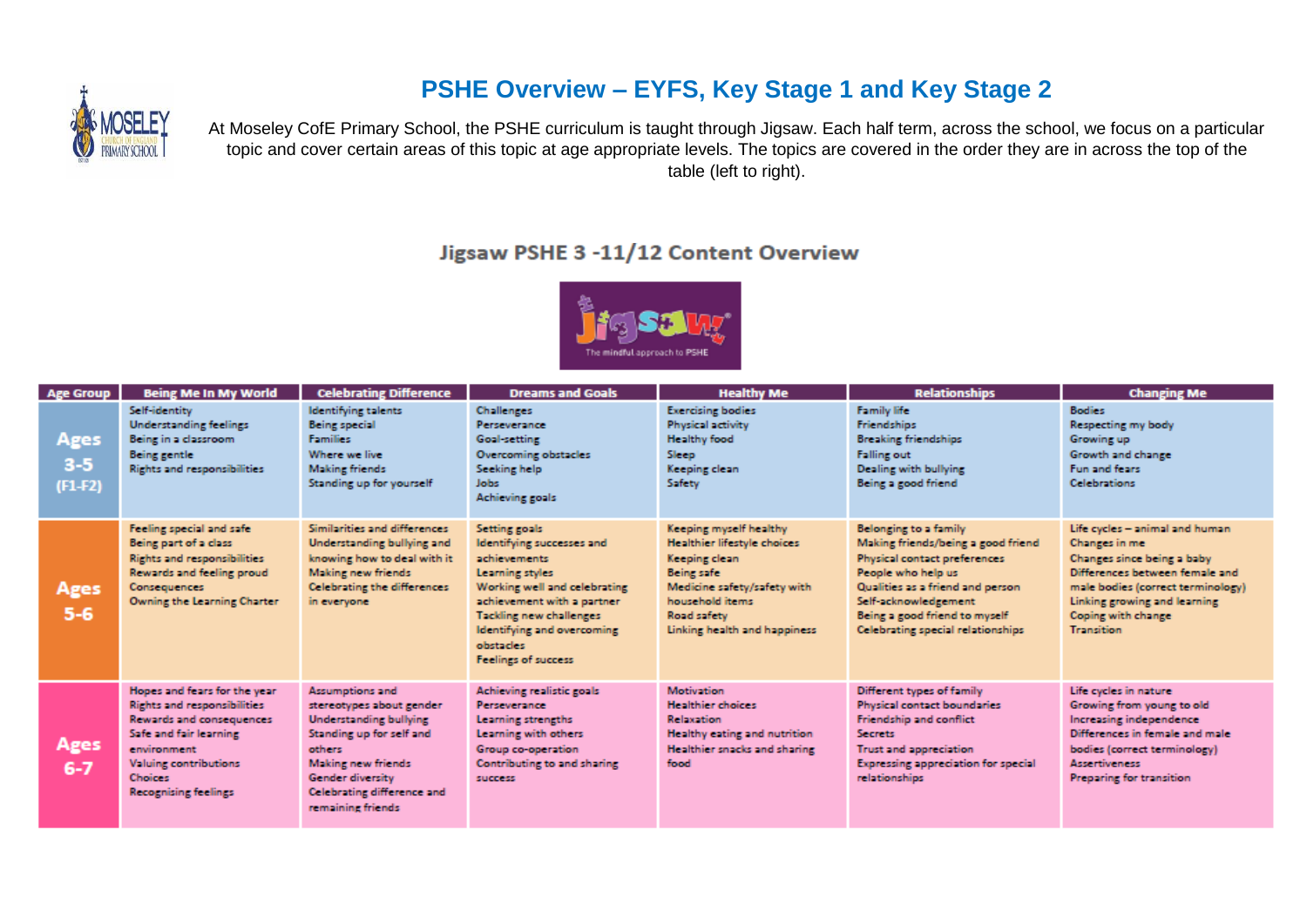| <b>Age Group</b> | <b>Being Me In My World</b>                                                                                                                                                                                                                          | <b>Celebrating Difference</b>                                                                                                                                                                                                                                | <b>Dreams and Goals</b>                                                                                                                                                                                                                                                       | <b>Healthy Me</b>                                                                                                                                                                                                                            | <b>Relationships</b>                                                                                                                                                                                                                                                                                                    | <b>Changing Me</b>                                                                                                                                                                                                                      |
|------------------|------------------------------------------------------------------------------------------------------------------------------------------------------------------------------------------------------------------------------------------------------|--------------------------------------------------------------------------------------------------------------------------------------------------------------------------------------------------------------------------------------------------------------|-------------------------------------------------------------------------------------------------------------------------------------------------------------------------------------------------------------------------------------------------------------------------------|----------------------------------------------------------------------------------------------------------------------------------------------------------------------------------------------------------------------------------------------|-------------------------------------------------------------------------------------------------------------------------------------------------------------------------------------------------------------------------------------------------------------------------------------------------------------------------|-----------------------------------------------------------------------------------------------------------------------------------------------------------------------------------------------------------------------------------------|
| Ages<br>$7 - 8$  | Setting personal goals<br>Self-identity and worth<br>Positivity in challenges<br>Rules, rights and<br><b>responsibilities</b><br>Rewards and consequences<br>Responsible choices<br>Seeing things from others'<br>perspectives                       | Families and their<br>differences<br>Family conflict and how to<br>manage it (child-centred)<br>Witnessing bullying and how<br>to solve it.<br>Recognising how words can<br>be hurtful<br>Giving and receiving<br>compliments                                | Difficult challenges and achieving<br>success<br><b>Dreams and ambitions</b><br><b>New challenges</b><br>Motivation and enthusiasm<br>Recognising and trying to<br>overcome obstacles<br><b>Evaluating learning processes</b><br><b>Managing feelings</b><br>Simple budgeting | Exercise<br><b>Fitness challenges</b><br>Food labelling and healthy swaps<br>Attitudes towards drugs<br>Keeping safe and why it's<br>important online and off line<br>scenarios<br>Respect for myself and others<br>Healthy and safe choices | Family roles and responsibilities<br>Friendship and negotiation<br>Keeping safe online and who to go to<br>for help<br>Being a global citizen<br>Being aware of how my choices affect<br>others<br>Awareness of how other children<br>have different lives.<br><b>Expressing appreciation for family</b><br>and friends | How babies grow<br>Understanding a baby's needs<br>Outside body changes<br>Inside body changes<br><b>Family stereotypes</b><br><b>Challenging my ideas</b><br>Preparing for transition                                                  |
| Ages<br>$8-9$    | Being part of a class team<br>Being a school citizen<br>Rights, responsibilities and<br>democracy (school council)<br>Rewards and consequences<br>Group decision-making<br>Having a voice<br>What motivates behaviour                                | <b>Challenging assumptions</b><br>Judging by appearance<br>Accepting self and others<br><b>Understanding influences</b><br><b>Understanding bullying</b><br>Problem-solving<br>Identifying how special and<br>unique everyone is<br><b>First impressions</b> | Hopes and dreams<br>Overcoming disappointment<br>Creating new, realistic dreams<br>Achieving goals<br>Working in a group<br><b>Celebrating contributions</b><br><b>Resilience</b><br><b>Positive attitudes</b>                                                                | <b>Healthier friendships</b><br><b>Group dynamics</b><br><b>Smoking</b><br>Alcohol<br><b>Assertiveness</b><br>Peer pressure<br>Celebrating inner strength                                                                                    | Jealousy<br>Love and loss<br>Memories of loved ones<br>Getting on and Falling Out<br>Girlfriends and boyfriends<br>Showing appreciation to people and<br>animals                                                                                                                                                        | <b>Being unique</b><br>Having a baby<br>Girls and puberty<br>Confidence in change<br>Accepting change<br>Preparing for transition<br><b>Environmental change</b>                                                                        |
| Ages<br>$9 - 10$ | Planning the forthcoming year<br>Being a citizen<br><b>Rights and responsibilities</b><br>Rewards and consequences<br>How behaviour affects croups<br>Democracy, having a voice,<br>participating                                                    | Cultural differences and how<br>they can cause conflict<br>Racism<br>Rumours and name-calling<br><b>Types of bullvine</b><br>Material wealth and<br>happiness<br>Enjoying and respecting<br>other cultures                                                   | Future dreams<br>The importance of money<br>Jobs and careers<br>Dream job and how to get there<br>Goals in different cultures<br>Supporting others (charity)<br><b>Motivation</b>                                                                                             | Smoking, including vaping<br>Alcohol<br>Alcohol and anti-social behaviour<br><b>Emergency aid</b><br><b>Body image</b><br>Relationships with food<br><b>Healthy choices</b><br>Motivation and behaviour                                      | Self-recognition and self-worth<br><b>Building self-esteem</b><br>Safer online communities<br>Rights and responsibilities online<br>Online caming and cambling<br>Reducing screen time<br>Dangers of online grooming<br>SMARRT internet safety rules                                                                    | Self- and body image<br>Influence of online and media on<br>body image<br><b>Puberty for girls</b><br><b>Puberty for boys</b><br>Conception (including IVF)<br>Growing responsibility<br>Coping with change<br>Preparing for transition |
| Ages<br>10-11    | Identifying goals for the year<br>Global citizenship<br>Children's universal rights<br>Feeling welcome and valued<br>Choices, consequences and<br>rewards.<br>Group dynamics<br>Democracy, having a voice<br>Anti-social behaviour<br>Role-modelling | Perceptions of normality<br><b>Understanding disability</b><br>Power struggles<br><b>Understanding bullying</b><br>Inclusion/exclusion<br>Differences as conflict.<br>difference as celebration<br>Empathy                                                   | Personal learning goals, in and<br>out of school<br>Success criteria<br><b>Emotions in success</b><br>Making a difference in the world<br>Motivation<br><b>Recognising achievements</b><br><b>Compliments</b>                                                                 | Taking personal responsibility<br>How substances affect the body<br>Exploitation, including 'county<br>lines' and gang culture<br>Emotional and mental health<br>Managing stress                                                             | <b>Mental health</b><br>Identifying mental health worries and<br>sources of support<br>Love and loss<br><b>Managing feelings</b><br>Power and control<br><b>Assertiveness</b><br><b>Technology safety</b><br>Take responsibility with technology<br>use.                                                                | Self-image<br><b>Body image</b><br><b>Puberty and feelings</b><br>Conception to birth<br>Reflections about change<br><b>Physical attraction</b><br>Respect and consent<br>Boyfriends/girlfriends<br><b>Sexting</b><br><b>Transition</b> |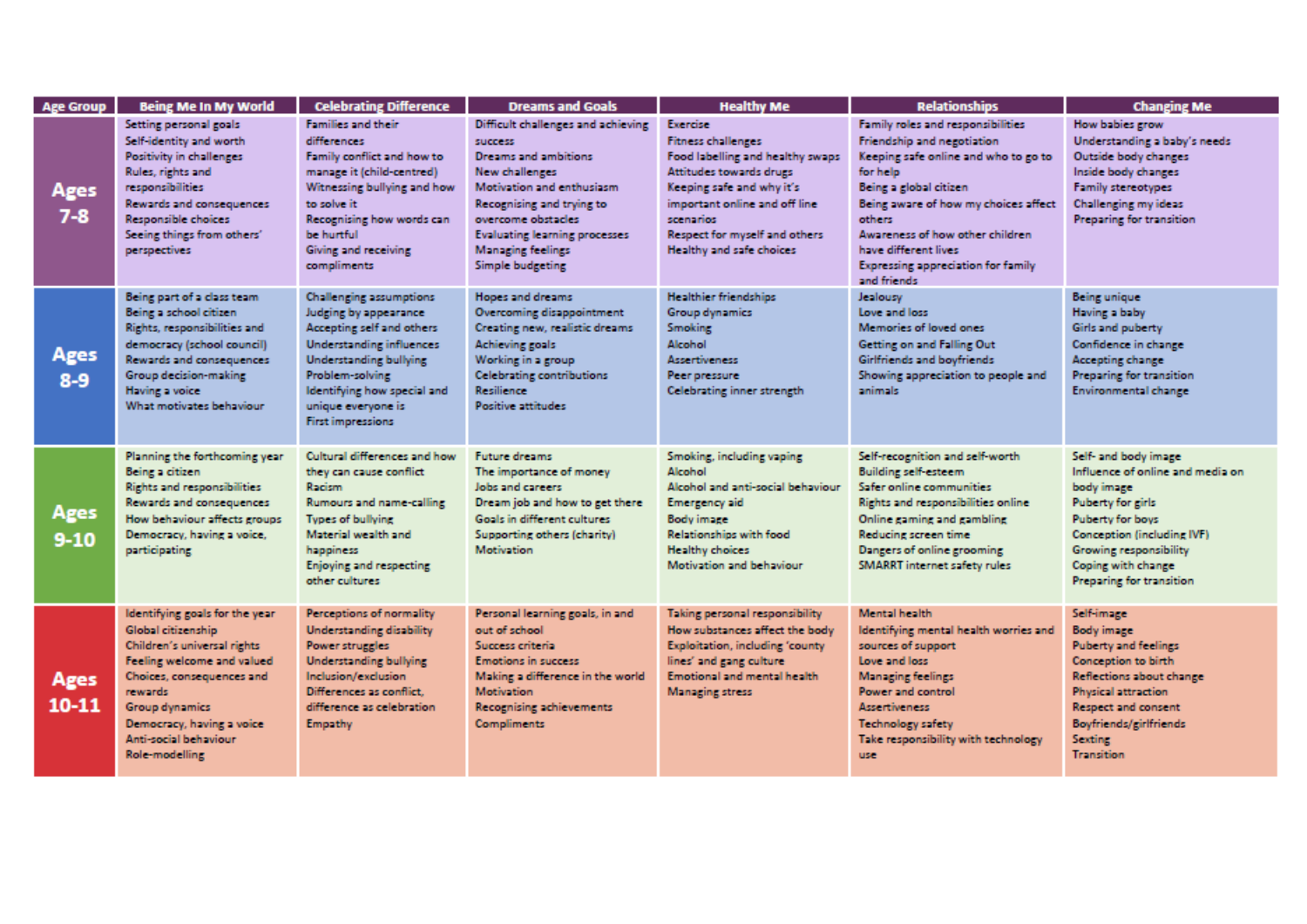# **SEND Provision in PSHE**

Relationships and sex education is statutory from September 2020 for all pupils, including those with SEND.

At Moseley CE Primary School, this means we are committed to an RSE curriculum which is accessible to all, and demonstrates inclusivity across all areas of learning. Some of our most vulnerable pupils and those with additional needs will require carefully considered planning and resources, and with this in mind we have adopted the curriculum framework provided by the PSHE Association.

This planning document covers all aspects of statutory requirements and ensures that lessons and resources are delivered in a way that pupils with additional learning needs can understand, and yet still covers the content that would be appropriate for their age and bodies; for instance where a specific learning need means that a pupil may be physically developing at a different rate to their mental capacity.

RSE can also be weaved into other areas of the curriculum so planned repetition of areas of learning can aim to embed knowledge more securely for pupils with the most need.

Overall, we aim to deliver a curriculum where outcomes promote safeguarding for all of our pupils, and one which delivers learning that contributes to independent living outcomes for the future.

The PSHE Association's Planning Framework for pupils with SEND is organised into six sections:

- 1. Self-Awareness (me, who I am, my likes, dislikes, strengths and interests)
- 2. Self-care, Support and Safety (Looking after myself and keeping safe; aspects of relationships and Sex Education)
- 3. Managing Feelings (Understanding feelings, and that how I feel and how others feel affects choices and behaviour; aspects of Relationships and Sex Education)
- 4. Changing and Growing (How I and others are changing; new opportunities and responsibilities; aspects of Relationships and Sex Education)
- 5. Healthy Lifestyles (Being and keeping healthy, physically and mentally)
- **6.** The World I Live In (Living confidently in the wider world)

Each of the six sections is subdivided into topic areas, as shown in the table below. Links to areas of our 'Jigsaw' PSHE themes have been made but class teachers can decide on the order of coverage to focus on the needs of each individual pupil with SEND.

| Section                       | Key Stage 1 and 2 Topic Areas                                                                                                                                             | Coverage (Jigsaw theme and half term)             |
|-------------------------------|---------------------------------------------------------------------------------------------------------------------------------------------------------------------------|---------------------------------------------------|
| Self-Awareness                | Things we are good at<br>Kind and unkind behaviours<br>$\overline{\phantom{a}}$<br>Playing and working together<br>People who are special to us<br>Getting on with others | Being Me In My World (Autumn 1)                   |
| Self-care, Support and Safety | Taking care of ourselves<br>Keeping safe<br>Trust<br>Keeping safe online<br><b>Public and Private</b>                                                                     | Relationships (Summer 1/ Changing Me<br>Summer 2) |
| <b>Managing Feelings</b>      | Identifying and expression feelings                                                                                                                                       |                                                   |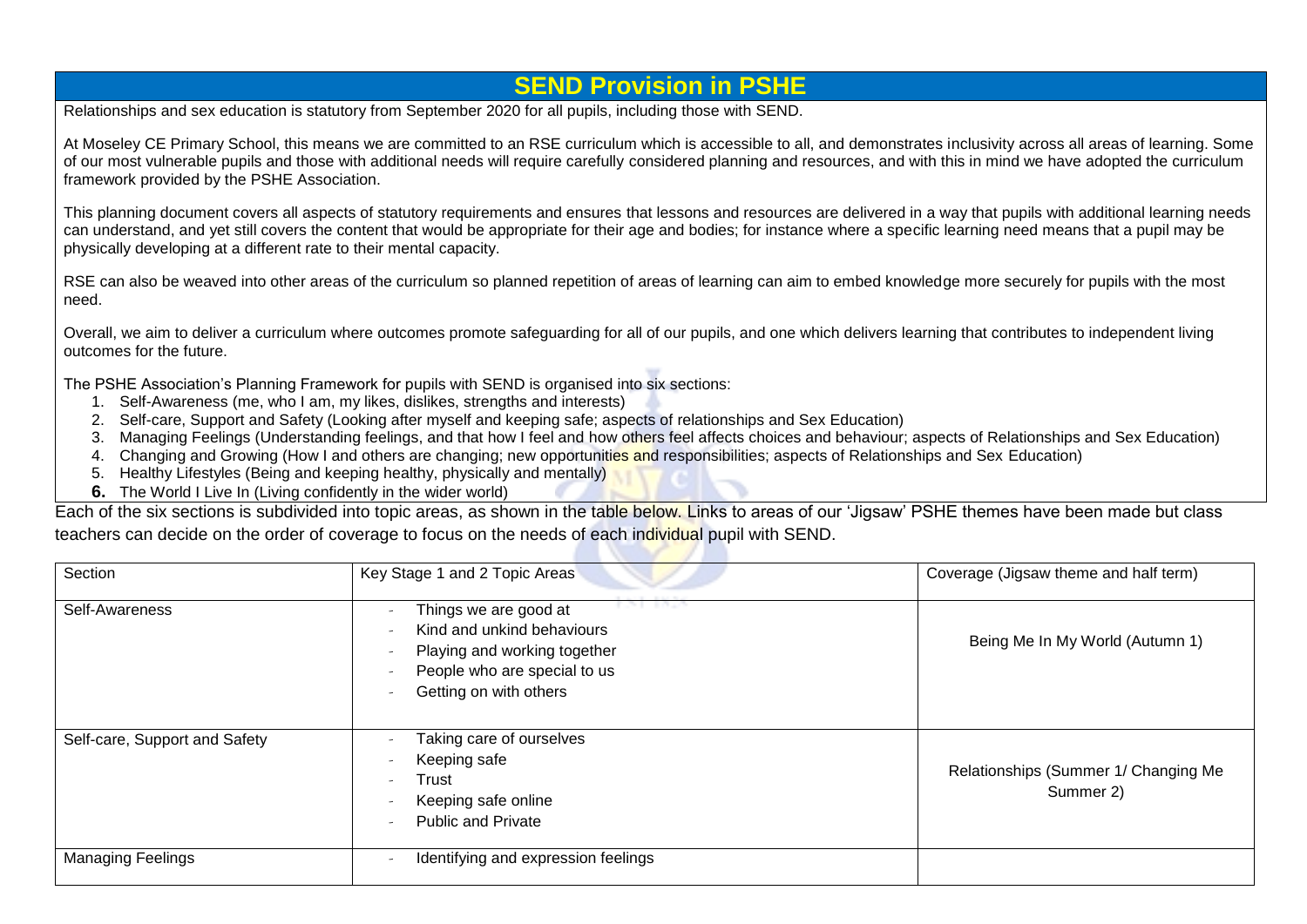|                           | Managing strong feelings                                                                                                                                          | Celebrating Difference (Autumn 2)                 |
|---------------------------|-------------------------------------------------------------------------------------------------------------------------------------------------------------------|---------------------------------------------------|
| Changing and Growing      | Baby to adult<br>Changes at puberty<br>Dealing with touch<br>Different types of relationships                                                                     | Relationships (Summer 1/ Changing Me<br>Summer 2) |
| <b>Healthy Lifestyles</b> | <b>Healthy Eating</b><br>Taking care of physical health<br>Keeping well                                                                                           | Healthy Me (Spring 2)                             |
| The World I Live In       | Respecting differences between people<br>Jobs people do<br>Rules and laws<br>Taking care of the environment<br>Belonging to a community<br><b>booked</b><br>Money | Dreams and Goals (Spring 1)                       |

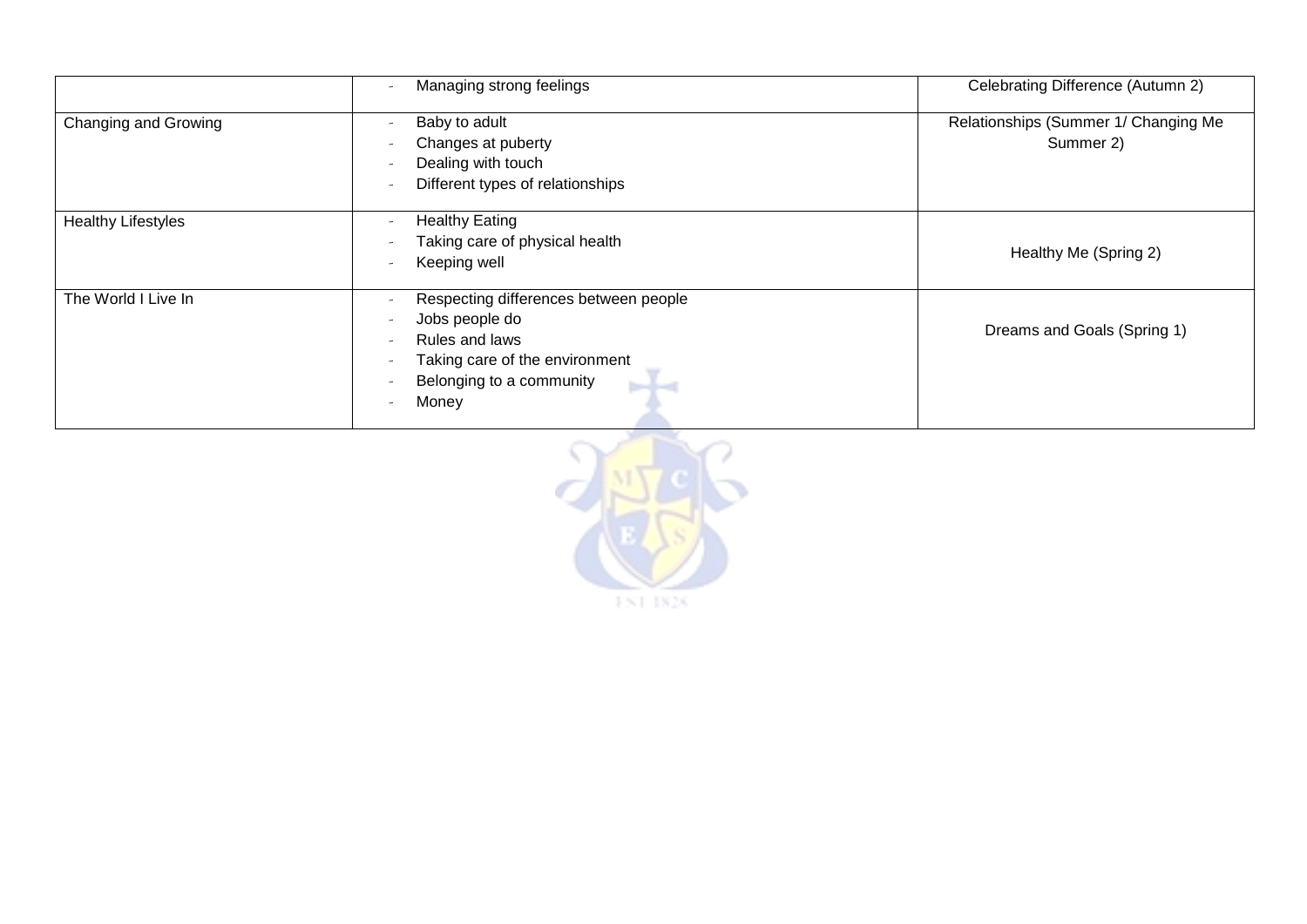| <b>Early Years Foundation Stage - PSHE</b>                                                                                                       |                                                                                                                                  |  |  |  |  |  |
|--------------------------------------------------------------------------------------------------------------------------------------------------|----------------------------------------------------------------------------------------------------------------------------------|--|--|--|--|--|
| <b>Personal Social and Emotional Development</b>                                                                                                 | <b>Physical Development</b>                                                                                                      |  |  |  |  |  |
| <b>Making Relationships Early Learning Goal</b>                                                                                                  | <b>Health and Self-Care Early Learning</b>                                                                                       |  |  |  |  |  |
| Children play co-operatively, taking turns with others. They take account of one another's ideas about how to                                    | Goal.                                                                                                                            |  |  |  |  |  |
| organise their activity. They show sensitivity to others' needs and feelings, and form positive relationships with<br>adults and other children. | Children know the importance for good<br>health of physical exercise, and a healthy<br>diet, and talk about ways to keep healthy |  |  |  |  |  |
| <b>Self-Confidence and Self-Awareness Early Learning Goal</b>                                                                                    | and safe. They manage their own basic                                                                                            |  |  |  |  |  |
| Children are confident to try new activities, and say why they like some activities more than others. They are                                   | hygiene and personal needs successfully,                                                                                         |  |  |  |  |  |
| confident to speak in a familiar group, will talk about their ideas, and will choose the resources they need for                                 | including dressing and going to the toilet                                                                                       |  |  |  |  |  |
| their chosen activities. They say when they do or don't need help.                                                                               | independently.                                                                                                                   |  |  |  |  |  |
| <b>Managing Feelings and Behaviour Early Learning Goal.</b>                                                                                      |                                                                                                                                  |  |  |  |  |  |
| Children talk about how they and others show feelings, talk about their own and others' behaviour, and its                                       |                                                                                                                                  |  |  |  |  |  |
| consequences, and know that some behaviour is unacceptable. They work as part of a group or class, and                                           |                                                                                                                                  |  |  |  |  |  |
| understand and follow the rules. They adjust their behaviour to different situations, and take changes of routine                                |                                                                                                                                  |  |  |  |  |  |
| in their stride.                                                                                                                                 |                                                                                                                                  |  |  |  |  |  |

|           | <b>Autumn 1</b>                                                                                                                                                                                                  | <b>Autumn 2</b>                                                                                                                                                                                                           | <b>Spring 1</b>                                                                                                                                                                                                                                                                    | <b>Spring 2</b>                                                                                                                                                                                                                                                                      | <b>Summer 1</b>                                                                                                                                                                                                              | <b>Summer 2</b>                                                                                                                                                                                                                                                                     |  |  |  |  |
|-----------|------------------------------------------------------------------------------------------------------------------------------------------------------------------------------------------------------------------|---------------------------------------------------------------------------------------------------------------------------------------------------------------------------------------------------------------------------|------------------------------------------------------------------------------------------------------------------------------------------------------------------------------------------------------------------------------------------------------------------------------------|--------------------------------------------------------------------------------------------------------------------------------------------------------------------------------------------------------------------------------------------------------------------------------------|------------------------------------------------------------------------------------------------------------------------------------------------------------------------------------------------------------------------------|-------------------------------------------------------------------------------------------------------------------------------------------------------------------------------------------------------------------------------------------------------------------------------------|--|--|--|--|
| Year<br>R | understand how it<br>feels to belong and<br>that we are similar<br>and different<br>l can start to<br>recognise and<br>manage my feelings<br>l enjoy working with<br>others to make school<br>a good place to be | can identify something<br>am good at and<br>understand everyone is<br>good at different things<br>understand that being<br>different makes us all<br>special<br>know we are all<br>different but the same in<br>some ways | understand that if I<br>persevere I can tackle<br>challenges<br>I can tell you about a time<br>didn't give up until I<br>achieved my goal<br>can set a goal and work<br>towards it<br>can use kind words to<br>encourage people<br>understand the link<br>between what I learn now | I understand that I need<br>to exercise to keep my<br>body healthy<br>understand how moving<br>and resting are good for<br>my body<br>I know which foods are<br>healthy and not so<br>healthy and can make<br>healthy eating choices<br>I know how to help myself<br>go to sleep and | I can identify some of<br>the jobs I do in my<br>family and how I feel<br>like I belong<br>I know how to make<br>friends to stop myself<br>from feeling lonely<br>can think of ways to<br>solve problems and<br>stay friends | I can name parts of the<br>body<br>I can tell you some things<br>I can do and foods I can<br>eat to be healthy<br>I understand that we all<br>grow from babies to<br>adults<br>can express how I feel<br>about moving to Year 1<br>can talk about my<br>worries and/or the things I |  |  |  |  |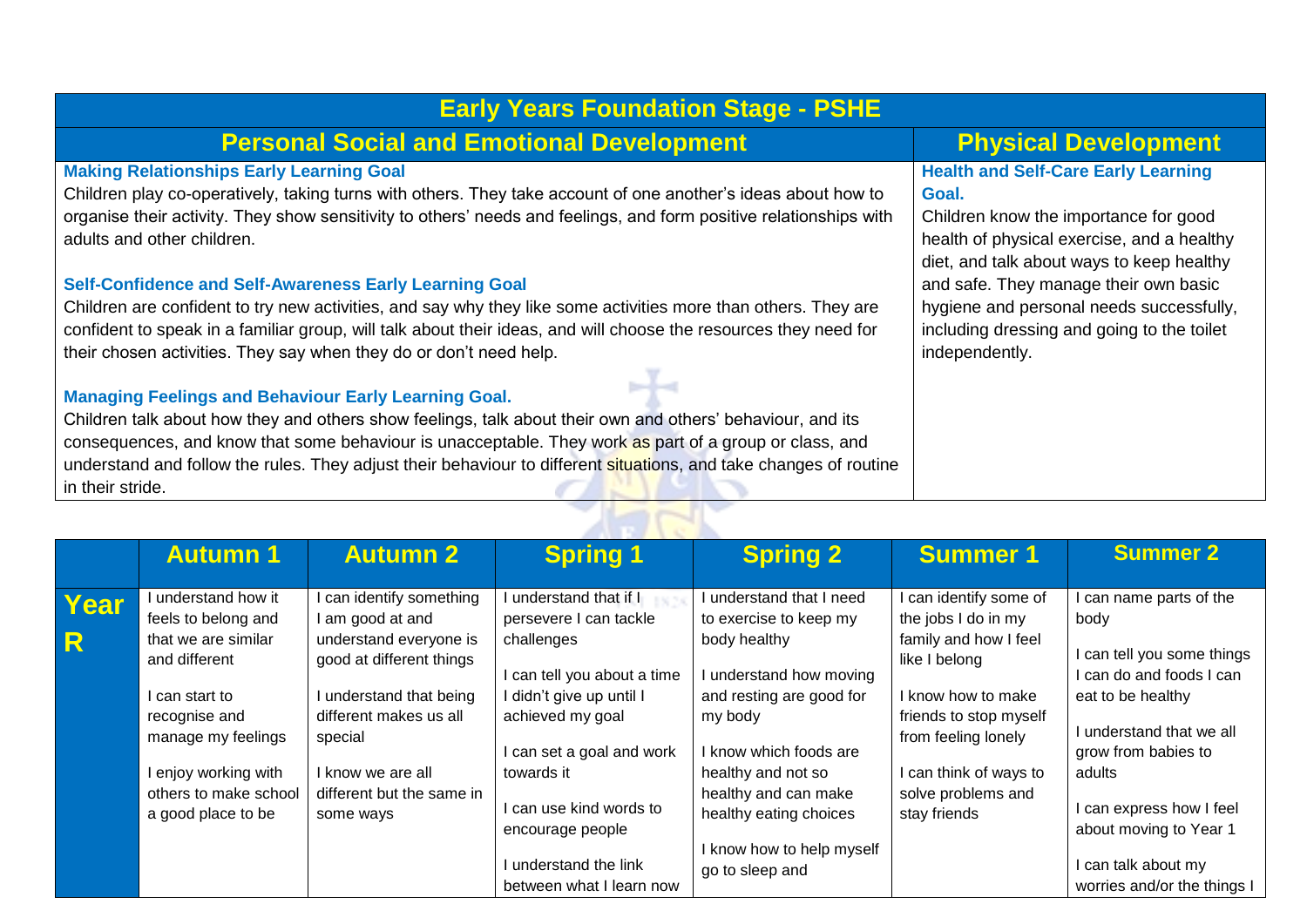| I understand why it is                                                                                                                                                                           | I can tell you why I think                                                                                                                                | and the job I might like to                                                               | understand why sleep is                                                                                                                                                                                        | I am starting to                                                                                            | am looking forward to                                                     |
|--------------------------------------------------------------------------------------------------------------------------------------------------------------------------------------------------|-----------------------------------------------------------------------------------------------------------------------------------------------------------|-------------------------------------------------------------------------------------------|----------------------------------------------------------------------------------------------------------------------------------------------------------------------------------------------------------------|-------------------------------------------------------------------------------------------------------------|---------------------------------------------------------------------------|
| good to be kind and                                                                                                                                                                              | my home is special to                                                                                                                                     | do when I'm older                                                                         | good for me                                                                                                                                                                                                    | understand the impact                                                                                       | about being in Year 1                                                     |
| use gentle hands<br>I am starting to<br>understand children's<br>rights and their<br>means we should all<br>be allowed to learn<br>and play<br>I am learning what<br>being responsible<br>means. | me<br>can tell you how to be<br>a kind friend<br>I know which words to<br>use to stand up for<br>myself when someone<br>says or does something<br>unkind. | I can say how I feel when<br>I achieve a goal and know<br>what it means to feel<br>proud. | I can wash my hands<br>thoroughly and<br>understand why this is<br>important before I eat and<br>after I go to the toilet<br>I know what a stranger is<br>and how to stay safe if a<br>stranger approaches me. | of unkind words<br>I can use Calm Me<br>time to manage my<br>feelings<br>I know how to be a<br>good friend. | I can share my memories<br>of the best bits of this year<br>in Reception. |
|                                                                                                                                                                                                  |                                                                                                                                                           |                                                                                           |                                                                                                                                                                                                                |                                                                                                             |                                                                           |

## **PSHE Curriculum**

PSHE education is a planned, developmental programme of learning through which children and young people acquire the knowledge, understanding and skills they need to manage their lives now and in the future. As part of a whole-school approach, PSHE education develops the qualities and attributes pupils need to thrive as individuals, family members and members of society.

PSHE education equips pupils to live healthy, safe, productive, capable, responsible and balanced lives. It encourages them to be enterprising and supports them in making effective transitions, positive learning and career choices and in achieving economic wellbeing. A critical component of PSHE education is providing opportunities for children and young people to reflect on and clarify their own values and attitudes and explore the complex and sometimes conflicting range of values and attitudes they encounter now and in the future.

PSHE education contributes to personal development by helping pupils to build their confidence, resilience and self-esteem, and to identify and manage risk, make informed choices and understand what influences their decisions. It enables them to recognise, accept and shape their identities, to understand and accommodate difference and change, to manage emotions and to communicate constructively in a variety of settings. Developing an understanding of themselves, empathy and the ability to work with others will help pupils to form and maintain good relationships, develop the essential skills for future employability and better enjoy and manage their lives.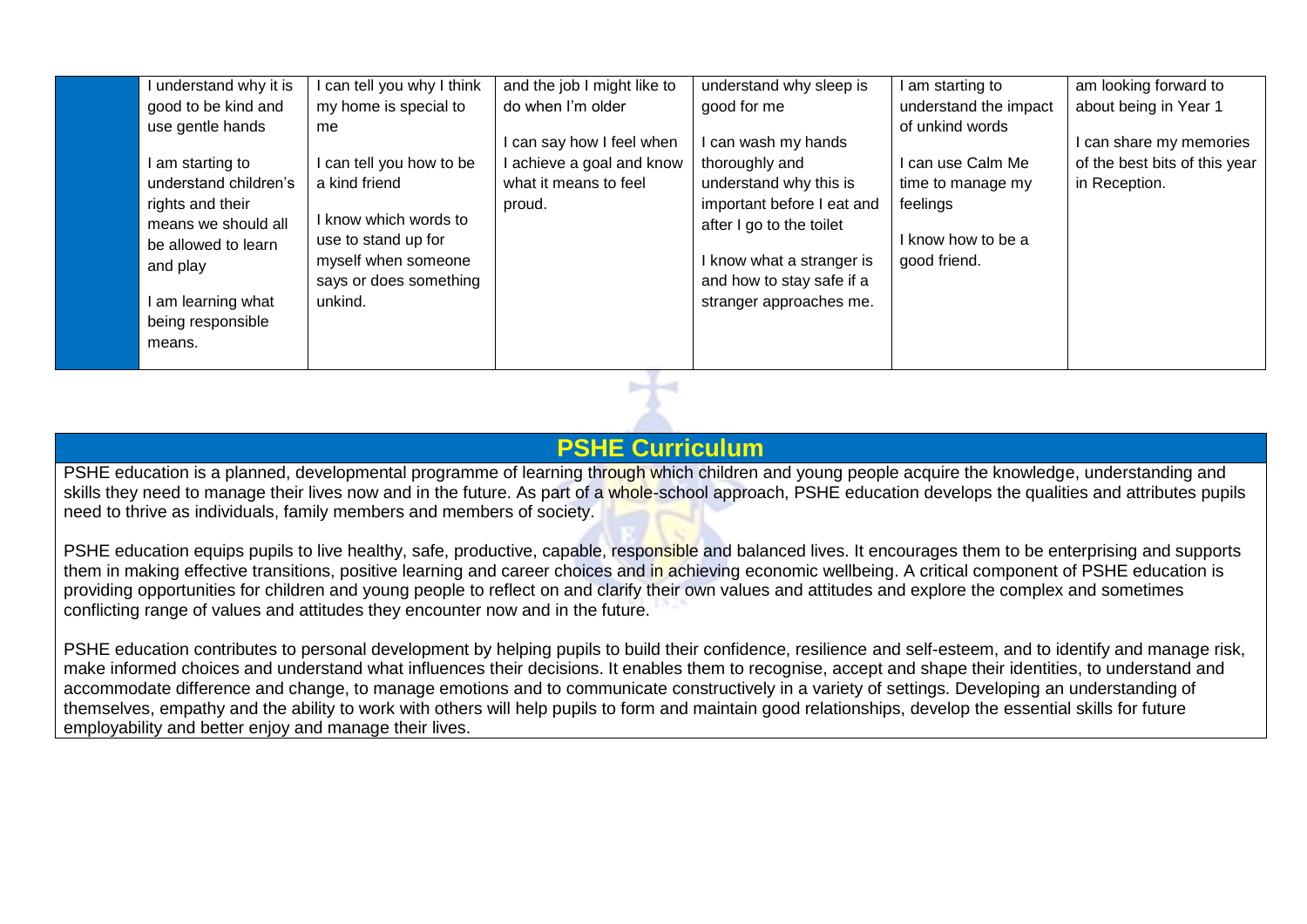#### **National Curriculum - Key stage 1 / 2**

During Key Stages 1 and 2, PSHE education offers both explicit and implicit learning opportunities and experiences which reflect pupils' increasing independence and physical and social awareness as they move through the primary phase. It builds on the skills that pupils started to acquire during the Early Years Foundation stage (EYFS) to develop effective relationships, assume greater personal responsibility and manage personal safety, including online. PSHE education helps pupils to cope with the changes at puberty, introduces them to a wider world and enables them to make an active contribution to their communities.

| <b>CORE THEME 1: HEALTH AND WELLBEING</b>                   | <b>CORE THEME 2: RELATIONSHIPS</b>                        | CORE THEME 3: LIVING IN THE WIDER WORLD                  |
|-------------------------------------------------------------|-----------------------------------------------------------|----------------------------------------------------------|
|                                                             |                                                           | (ECONOMIC WELLBEING AND BEING A                          |
|                                                             |                                                           | <b>RESPONSIBLE CITIZEN)</b>                              |
| This core theme focuses on:                                 | This core theme focuses on:                               | This core theme focuses on:                              |
| 1. what is meant by a healthy lifestyle                     | 1. how to develop and maintain a variety of healthy       | I. about respect for self and others and the importance  |
| 2. how to maintain physical, mental and emotional           | relationships, within a range of social/cultural contexts | of responsible behaviours and actions                    |
| health and wellbeing                                        | 2. how to recognise and manage emotions within a          | 2. about rights and responsibilities as members of       |
| 3. how to manage risks to physical and emotional health     | range of relationships                                    | families, other groups and ultimately as citizens        |
| and wellbeing                                               | 3. how to recognise risky or negative relationships       | 3. about different groups and communities                |
| 4. ways of keeping physically and emotionally safe          | including all forms of bullying and abuse                 | 4. to respect diversity and equality and how to be a     |
| 5. about managing change, including puberty, transition     | 4. how to respond to risky or negative relationships and  | productive member of a diverse community                 |
| and loss                                                    | ask for help                                              | 5. about the importance of respecting and protecting the |
| 6. how to make informed choices about health and            | 5. how to respect equality and diversity in relationships | environment                                              |
| wellbeing and to recognise sources of help with this        |                                                           | 6. about where money comes from, keeping it safe and     |
| 7. how to respond in an emergency                           |                                                           | the importance of managing it effectively                |
| 8. to identify different influences on health and wellbeing |                                                           | 7. the part that money plays in people's lives           |
|                                                             |                                                           | 8. a basic understanding of enterprise                   |
|                                                             |                                                           |                                                          |

Ac D

|        | <b>Autumn 1</b>                                                                                                                                                                                                                                                                 | <b>Autumn 2</b>                                                                                                                                                                                                                                                  | <b>Spring 1</b>                                                                                                                                                                                                       | <b>Spring 2</b>                                                                                                                                                                                                                                                                               | <b>Summer 1</b>                                                                                                                                                                                                                                                                                  | <b>Summer 2</b>                                                                                                                                                                                                                                                               |
|--------|---------------------------------------------------------------------------------------------------------------------------------------------------------------------------------------------------------------------------------------------------------------------------------|------------------------------------------------------------------------------------------------------------------------------------------------------------------------------------------------------------------------------------------------------------------|-----------------------------------------------------------------------------------------------------------------------------------------------------------------------------------------------------------------------|-----------------------------------------------------------------------------------------------------------------------------------------------------------------------------------------------------------------------------------------------------------------------------------------------|--------------------------------------------------------------------------------------------------------------------------------------------------------------------------------------------------------------------------------------------------------------------------------------------------|-------------------------------------------------------------------------------------------------------------------------------------------------------------------------------------------------------------------------------------------------------------------------------|
| Year 1 | I know how to use my<br>Jigsaw Journal<br>feel special and safe<br>in my class<br>I understand the<br>rights and<br>responsibilities as a<br>member of my class<br>I know that I belong to<br>my class<br>I know how to make<br>my class a safe place<br>for everybody to learn | can identify<br>similarities between<br>people in my class<br>can tell you some<br>ways in which I am<br>the same as my<br>friends<br>can identify<br>differences between<br>people in my class<br>I can tell you some<br>ways I am different<br>from my friends | I can set simple goals<br>can tell you about a<br>thing I do well.<br>I can set a goal and<br>work out how to<br>achieve it<br>can tell you how I<br>learn best<br>I understand how to<br>work well with a<br>partner | understand the<br>difference between<br>healthy and unhealthy<br>and know some ways<br>to keep myself healthy<br>I feel good about<br>myself when I make<br>healthy choices<br>know how to make<br>healthy lifestyle<br>choices<br>I feel good about<br>myself when I make<br>healthy choices | I can identify the<br>members of my family<br>and understand that<br>there are lots of<br>different types of<br>families<br>I know how it feels to<br>belong to a family and<br>care about the people<br>who are important to<br>me<br>I can identify what<br>being a good friend<br>means to me | am starting to<br>understand the life<br>cycles of animals and<br>humans<br>I understand that<br>changes happen as<br>we grow and that this<br>is OK<br>can tell you some<br>things about me that<br>have changed and<br>some things about me<br>that have stayed the<br>same |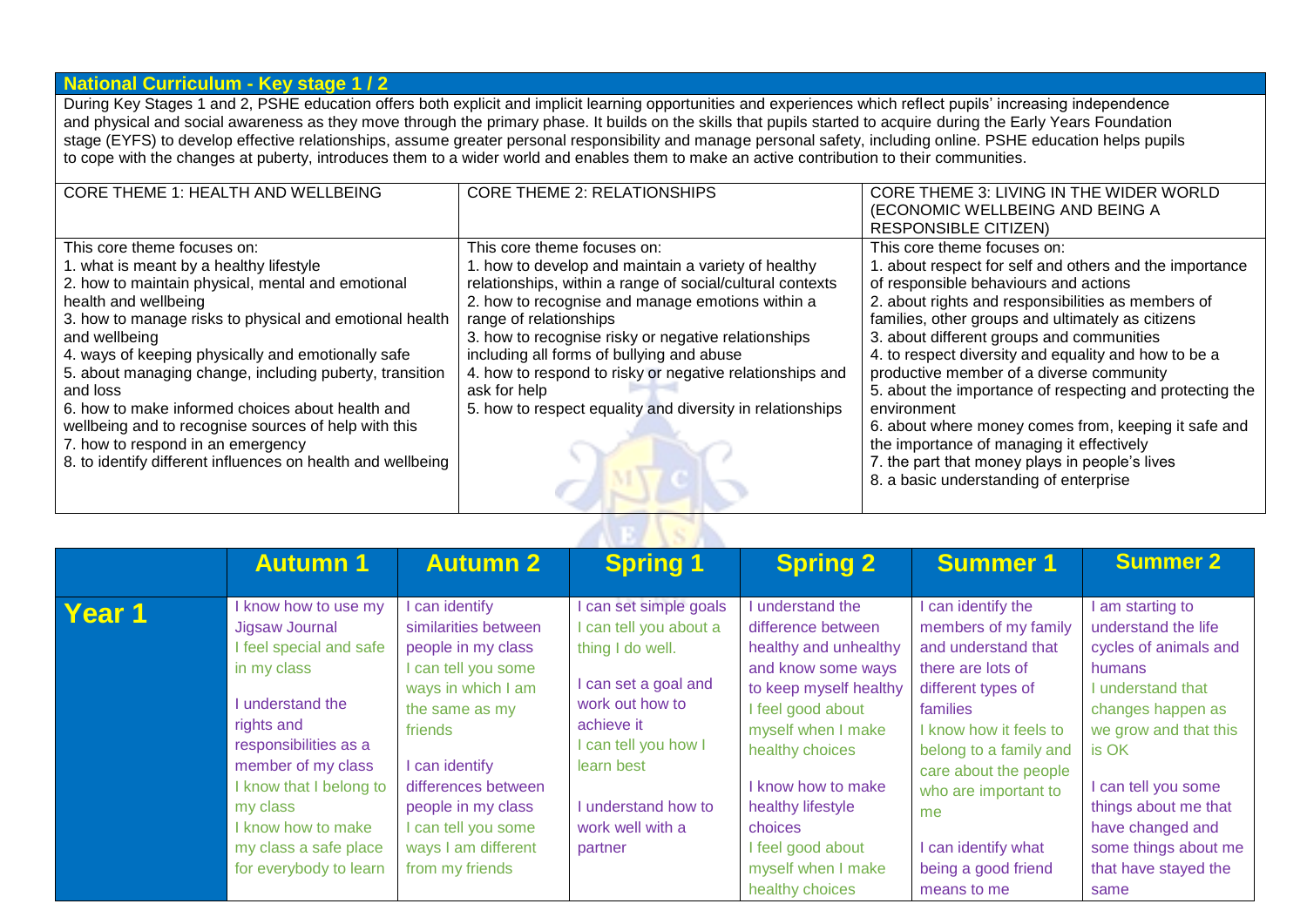|  | I know my views are     | I can tell you what                  | can celebrate                                    |                         | I know how to make a  | I know that changes      |
|--|-------------------------|--------------------------------------|--------------------------------------------------|-------------------------|-----------------------|--------------------------|
|  | valued and can          | bullying is                          | achievement with my                              | I know how to keep      | new friend            | are OK and that          |
|  | contribute to the       | I understand how                     | partner                                          | myself clean and        | I know appropriate    | sometimes they will      |
|  | <b>Learning Charter</b> | being bullied might                  |                                                  | healthy, and            | ways of physical      | happen whether I         |
|  | I recognise the range   | feel                                 | I can take a new                                 | understand how          | contact to greet my   | want them to or not      |
|  | of feelings when I      |                                      | challenge and                                    | germs cause disease/    | friends and know      |                          |
|  | face certain            | I know some people                   | understand this might                            | illness                 | which ways I prefer   | I can tell you how my    |
|  | consequences            | who I could talk to if I             | stretch my learning                              | I know that all         | I can recognise which | body has changed         |
|  |                         | was feeling unhappy                  | I can identify how I                             | household products      | forms of physical     | since I was a baby       |
|  | I understand my rights  | or being bullied                     | feel when I am faced                             | including medicines     | contact are           | I understand that        |
|  | and responsibilities    | I can be kind to                     | with a new challenge                             | can he harmful if not   | acceptable and        | growing up is natural    |
|  | within our Learning     | children who are                     |                                                  | used properly           | unacceptable to me    | and that everybody       |
|  | Charter                 | being bullied                        | I can identify                                   | I am special so I keep  |                       | grows at different       |
|  | I understands my        |                                      | obstacles which make                             | myself safe             | I know who can help   | rates                    |
|  | choices in following    | I know how to make                   | it more difficult to                             |                         | me in my school       |                          |
|  | the Learning Charter.   | new friends                          | achieve my new                                   | I understand that       | community             | I can identify the parts |
|  |                         | I know how it feels to               | challenge and can                                | medicines can help      | I know when I need    | of the body that make    |
|  |                         | make a new friend                    | work out how to                                  | me if I feel poorly and | help and know how to  | boys different to girls  |
|  |                         |                                      | overcome them                                    | I know how to use       | ask for it            | and can use the          |
|  |                         | I can tell you some                  | I know how I feel                                | them safely             |                       | correct names for        |
|  |                         | ways I am different                  | when I see obstacles                             | I know some ways to     | I can recognise my    | these.                   |
|  |                         | from my friends<br>I understand that | and how I feel when I                            | help myself when I am   | qualities as a person | I respect my body and    |
|  |                         | differences make us                  | overcome them                                    | poorly                  | and a friend          | understand which         |
|  |                         |                                      |                                                  |                         | I know ways to praise | body parts are private   |
|  |                         | all special and unique.              | I can tell you how I felt<br>when I succeeded in | I know how to keep      | myself                |                          |
|  |                         |                                      |                                                  | safe when crossing      |                       | I can understand that    |
|  |                         |                                      | a new challenge and<br>how I celebrate it        | the road, and about     | I can tell you why I  | every time I learn       |
|  |                         |                                      | I know how to store                              | people who can help     | appreciate someone    | something new I          |
|  |                         |                                      |                                                  | me to stay safe         | who is special to me  | change a little bit      |
|  |                         |                                      | the feelings of                                  | I can recognise when    | I can express how I   | I enjoy learning new     |
|  |                         |                                      | success in my internal                           | I feel frightened and   | feel about them.      | things                   |
|  |                         |                                      | treasure chest.                                  | know who to ask for     |                       |                          |
|  |                         |                                      |                                                  | help                    |                       | I can tell you about     |
|  |                         |                                      |                                                  |                         |                       | changes that have        |
|  |                         |                                      |                                                  | I can tell you why I    |                       | happened in my life      |
|  |                         |                                      |                                                  | think my body is        |                       | I know some ways to      |
|  |                         |                                      |                                                  | amazing and can         |                       | cope with changes.       |
|  |                         |                                      |                                                  | identify some ways to   |                       |                          |
|  |                         |                                      |                                                  | keep it safe and        |                       |                          |
|  |                         |                                      |                                                  | healthy                 |                       |                          |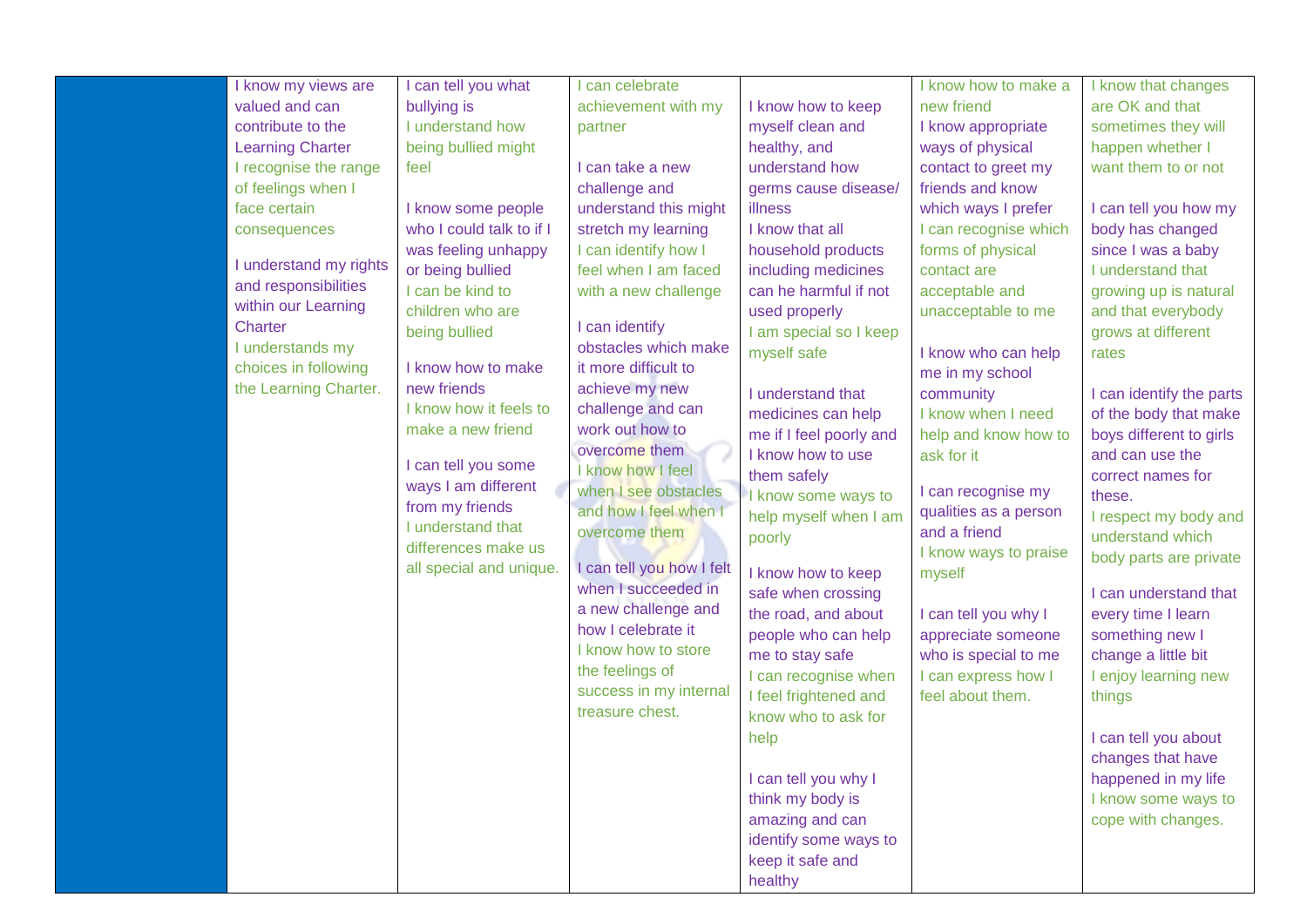|                   |                                                                                                                                                                                                                                                                                                                                                                                                                                                                                                                                                                                  |                                                                                                                                                                                                                                                                                                                                                                                                                                                                                                                                                                                 |                                                                                                                                                                                                                                                                                                                                                                                                                                                                                                                                                                       | can recognise how<br>being healthy helps<br>me to feel happy.                                                                                                                                                                                                                                                                                                                                                                                                                                                                                                                            |                                                                                                                                                                                                                                                                                                                                                                                                                                                                                                                                                                                                                          |                                                                                                                                                                                                                                                                                                                                                                                                                                                                                                                                                                                                             |
|-------------------|----------------------------------------------------------------------------------------------------------------------------------------------------------------------------------------------------------------------------------------------------------------------------------------------------------------------------------------------------------------------------------------------------------------------------------------------------------------------------------------------------------------------------------------------------------------------------------|---------------------------------------------------------------------------------------------------------------------------------------------------------------------------------------------------------------------------------------------------------------------------------------------------------------------------------------------------------------------------------------------------------------------------------------------------------------------------------------------------------------------------------------------------------------------------------|-----------------------------------------------------------------------------------------------------------------------------------------------------------------------------------------------------------------------------------------------------------------------------------------------------------------------------------------------------------------------------------------------------------------------------------------------------------------------------------------------------------------------------------------------------------------------|------------------------------------------------------------------------------------------------------------------------------------------------------------------------------------------------------------------------------------------------------------------------------------------------------------------------------------------------------------------------------------------------------------------------------------------------------------------------------------------------------------------------------------------------------------------------------------------|--------------------------------------------------------------------------------------------------------------------------------------------------------------------------------------------------------------------------------------------------------------------------------------------------------------------------------------------------------------------------------------------------------------------------------------------------------------------------------------------------------------------------------------------------------------------------------------------------------------------------|-------------------------------------------------------------------------------------------------------------------------------------------------------------------------------------------------------------------------------------------------------------------------------------------------------------------------------------------------------------------------------------------------------------------------------------------------------------------------------------------------------------------------------------------------------------------------------------------------------------|
| Year <sub>2</sub> | can identify some of<br>my hopes and fears<br>for this year<br>I recognise when I<br>feel worried and know<br>who to ask for help<br>I understand the<br>rights and<br>responsibilities for<br>being a member of my<br>class and school<br>I recognise when I<br>feel worried and know<br>who to ask for help<br>can listen to other<br>people and contribute<br>my own ideas about<br>rewards and<br>consequences<br>can help make my<br>class a safe and fair<br>place<br>I understand how<br>following the Learning<br>Charter will help me<br>and others learn<br>I can work | I am starting to<br>understand that<br>sometimes people<br>make assumptions<br>about boys and girls<br>I understand some<br>ways in which boys<br>and girls are similar<br>and feel good about<br>this<br>I understand some<br>ways in which boys<br>and girls are different<br>and accept that this is<br>OK<br>I understand that<br>bullying is sometimes<br>about difference<br>I can tell you how<br>someone who is<br>bullied feels<br>I can recognise what<br>is right and wrong and<br>know how to look after<br>myself<br>I know when and how<br>to stand up for myself | I can choose a<br>realistic goal and think<br>about how to achieve<br>it.<br>I can tell you things I<br>have achieved and<br>say how that makes<br>me feel<br>I carry on trying<br>(persevering) even<br>when I find things<br>difficult<br>I can tell you some of<br>my stretch as a<br>learner<br>I can recognise who I<br>work well with and<br>who it is more difficult<br>for me to work with<br>I can tell you how<br>working with other<br>people helps me learn<br>I can work well in a<br>group<br>I can work with others<br>in a group to solve<br>problems | I know what I need to<br>keep my body healthy<br>I am motivated to<br>make healthy lifestyle<br>choices<br>I can show or tell you<br>what relaxed means<br>and I know some<br>things that make me<br>feel relaxed and some<br>that make me feel<br>stressed<br>I can tell you when a<br>feeling is weak and<br>when a feeling is<br>strong<br>I understand how<br>medicines work in my<br>body and how<br>important it is to use<br>them safely<br>I feel positive about<br>caring for my body<br>and keeping it healthy<br>I can sort foods into<br>the correct food<br>groups and know | I can identify the<br>different members of<br>my family, understand<br>my relationship with<br>each of them and<br>know why it is<br>important to share<br>and cooperate<br>I accept that<br>everyone's family is<br>different and<br>understand that most<br>people value their<br>family<br>I understand that<br>there are lots of forms<br>of physical contact<br>within a family and<br>that some of this is<br>acceptable and some<br>is not<br>I know when types of<br>physical contact I like<br>and don't like and can<br>talk about this<br>I can identify some of<br>the things that cause<br>conflict with my | I can recognise cycles<br>of life in nature<br>I understand there are<br>some changes that<br>are outside my control<br>and can recognise<br>how I feel about this<br>I can tell you about<br>the natural process of<br>growing from young to<br>old and understand<br>that this is not in my<br>control<br>I can identify people I<br>respect who are older<br>than me<br>I can recognise how<br>my body has changed<br>since I was a baby<br>and where I am on<br>the continuum from<br>young to old<br>I feel proud about<br>becoming more<br>independent<br>I can recognise the<br>physical differences |
|                   | cooperatively<br>I can recognise the<br>choices I make and                                                                                                                                                                                                                                                                                                                                                                                                                                                                                                                       | and others<br>I know how to get<br>help if I am being<br>bullied                                                                                                                                                                                                                                                                                                                                                                                                                                                                                                                | I can tell you some<br>ways I worked well<br>with my group                                                                                                                                                                                                                                                                                                                                                                                                                                                                                                            | which foods my body<br>needs every day to<br>keep me healthy                                                                                                                                                                                                                                                                                                                                                                                                                                                                                                                             | friends<br>I can demonstrate<br>how to use the<br>positive problem-                                                                                                                                                                                                                                                                                                                                                                                                                                                                                                                                                      | between boys and<br>girls, use the correct<br>names for parts of the<br>body and appreciate                                                                                                                                                                                                                                                                                                                                                                                                                                                                                                                 |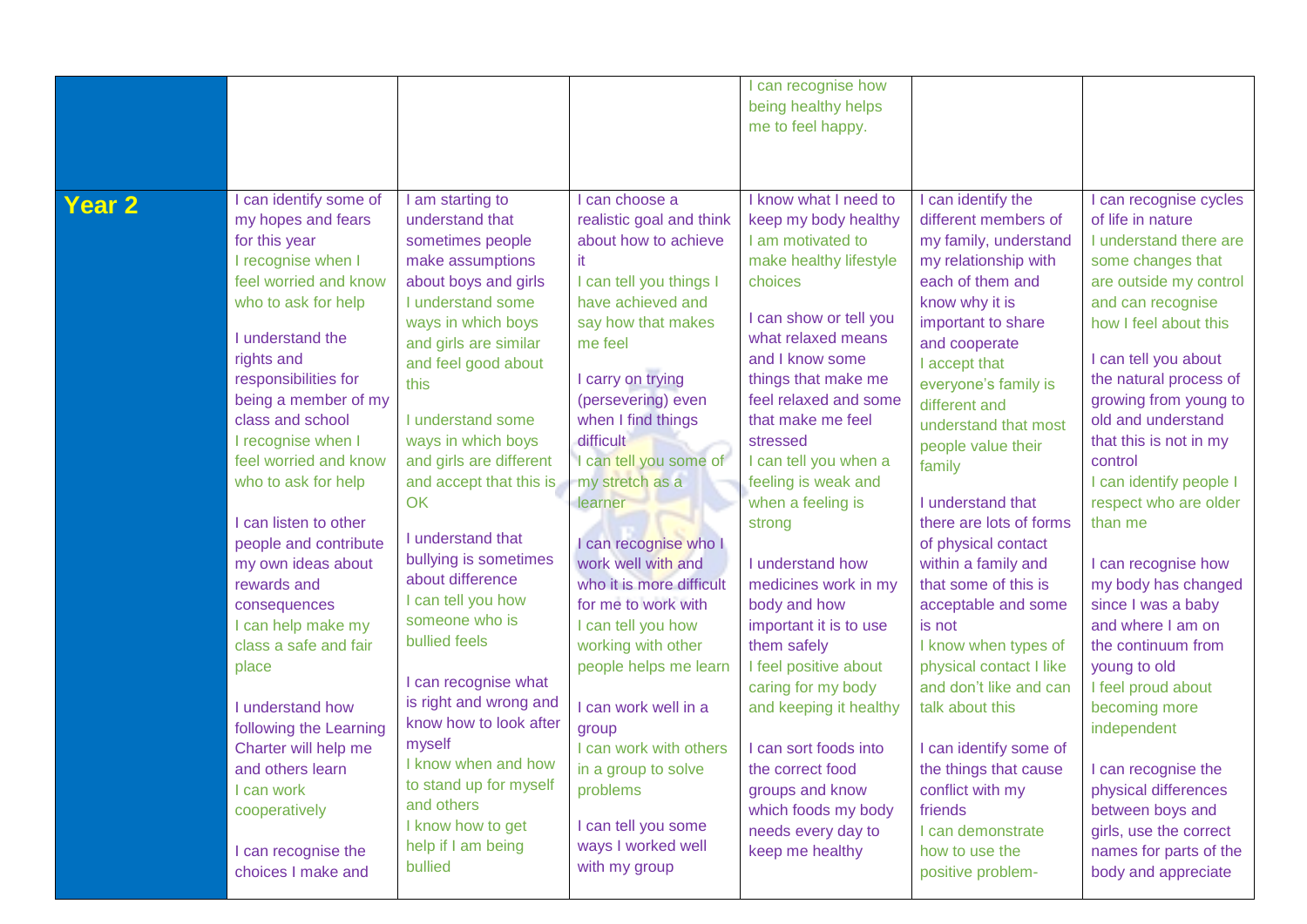|               | understand the<br>consequences<br>I am choosing to<br>follow the Learning<br>Charter.                                                                                                          | I understand that it is<br>OK to be different<br>from other people and<br>to be friends with<br>them<br>I understand we<br>shouldn't judge<br>people if they are<br>different<br>I know how it feels to<br>be a friend and have<br>a friend<br>I can tell you some<br>ways I am different<br>from my friends<br>I understand these<br>differences make us<br>all special and unique. | I can tell you how I felt<br>about working in my<br>group<br>I know how to share<br>success with other<br>people<br>I can tell you how<br>being part of a<br>successful group feels<br>and I can store these<br>feelings in my internal<br>treasure chest<br>FNT 1828 | I have a healthy<br>relationship with food<br>and know which foods<br>I enjoy the most<br>I can make some<br>healthy snacks and<br>explain why they are<br>good for my body<br>I can express how it<br>feels to share healthy<br>food with my friends<br>I can decide which<br>foods to eat to give<br>my body energy<br>I have a healthy<br>relationship with food<br>and I know which<br>foods are most<br>nutritious for my body. | solving technique to<br>resolve conflicts with<br>my friends<br>I understand that<br>sometimes it is good<br>to keep a secret and<br>sometimes it isn't<br>I know how it feels to<br>be asked to keep a<br>secret I don't not want<br>to keep and know<br>who to talk to about it<br>I recognise and<br>appreciate people<br>who can help me in<br>my family, my school<br>and my community<br>I understand how it<br>feels to trust someone<br>I can express my<br>appreciation for the<br>people in my special<br>relationships<br>I am comfortable<br>accepting<br>appreciation from<br>others. | that some parts of my<br>body are private<br>I can tell you what I<br>like/ don't like about<br>being a boy/girl<br>I understand there are<br>different types of<br>touch and can tell you<br>which ones I like and<br>don't like<br>I am confident to say<br>what I like and don't<br>like and can ask for<br>help<br>I can identify what I<br>am looking forward to<br>when I move to my<br>next class<br>I can start to think<br>about changes I will<br>make when I am in<br>Year 3 and know how<br>to go about this. |
|---------------|------------------------------------------------------------------------------------------------------------------------------------------------------------------------------------------------|--------------------------------------------------------------------------------------------------------------------------------------------------------------------------------------------------------------------------------------------------------------------------------------------------------------------------------------------------------------------------------------|-----------------------------------------------------------------------------------------------------------------------------------------------------------------------------------------------------------------------------------------------------------------------|--------------------------------------------------------------------------------------------------------------------------------------------------------------------------------------------------------------------------------------------------------------------------------------------------------------------------------------------------------------------------------------------------------------------------------------|----------------------------------------------------------------------------------------------------------------------------------------------------------------------------------------------------------------------------------------------------------------------------------------------------------------------------------------------------------------------------------------------------------------------------------------------------------------------------------------------------------------------------------------------------------------------------------------------------|---------------------------------------------------------------------------------------------------------------------------------------------------------------------------------------------------------------------------------------------------------------------------------------------------------------------------------------------------------------------------------------------------------------------------------------------------------------------------------------------------------------------------|
| <b>Year 3</b> | I can recognise my<br>worth and can identify<br>positive things about<br>myself and my<br>achievements.<br>I value myself and<br>n=know how to make<br>someone else feel<br>welcome and valued | I understand that<br>everybody's family is<br>different and<br>important to them<br>I appreciate my<br>family/ the people<br>who care for me<br>I understand that<br>differences and                                                                                                                                                                                                 | I can tell you about a<br>person who has faced<br>difficult challenges<br>and achieved success<br>I respect and admire<br>people who overcome<br>obstacles and achieve<br>their dreams and                                                                            | I understand how<br>exercise affects my<br>body and know why<br>my heart and lungs<br>are such important<br>organs<br>I can set myself a<br>fitness challenge                                                                                                                                                                                                                                                                        | I can identify the roles<br>and responsibilities of<br>each member of my<br>family and can reflect<br>on the expectations<br>for males and females<br>I can describe how<br>taking some                                                                                                                                                                                                                                                                                                                                                                                                            | I understand that in<br>animals and humans<br>lots of changes<br>happen between<br>conception and<br>growing up.<br>I can express how I<br>feel when I see                                                                                                                                                                                                                                                                                                                                                                |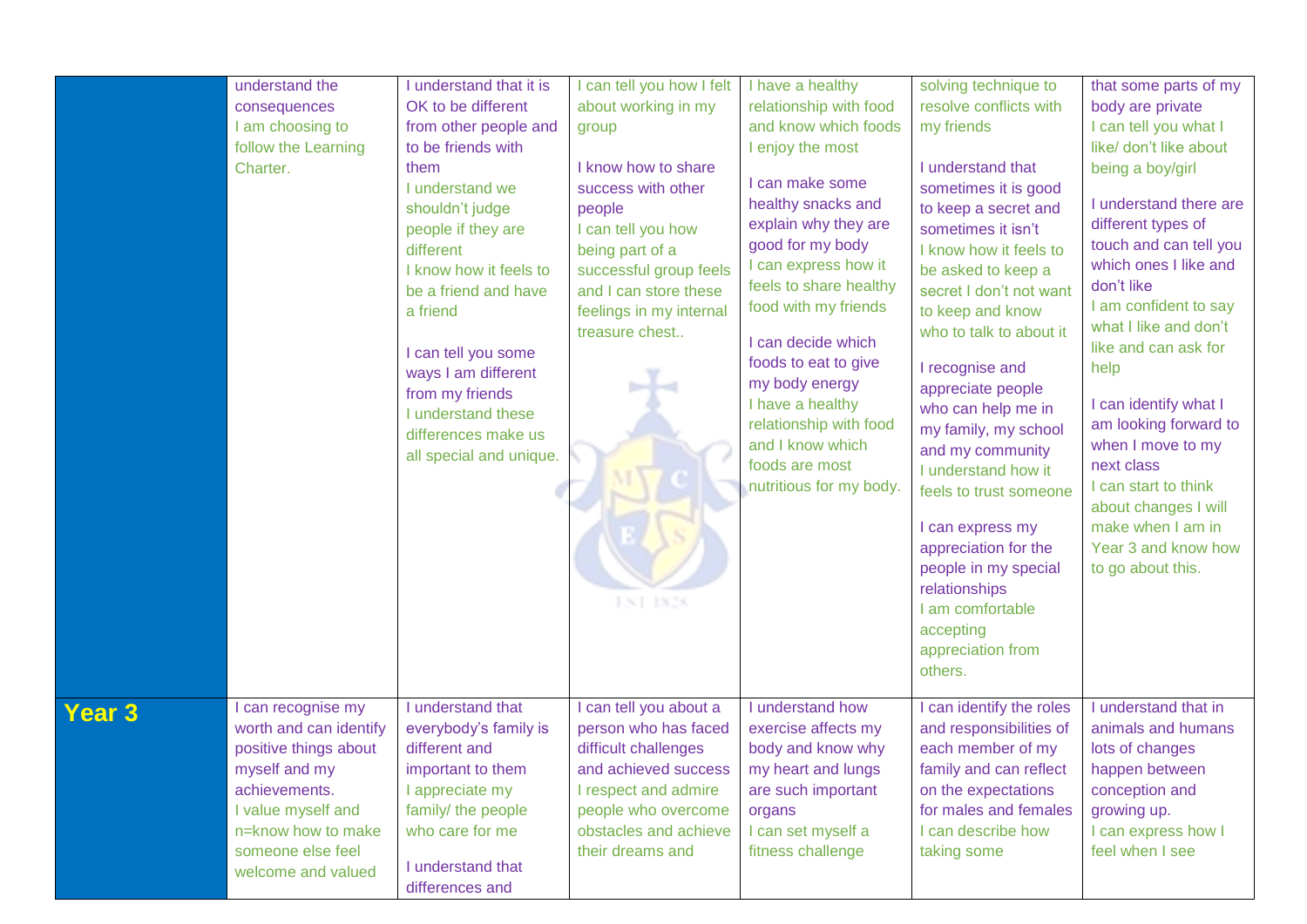| can face new              | conflicts sometimes     | goals (e.g. through     | I know that the          | responsibility in my      | babies or baby          |
|---------------------------|-------------------------|-------------------------|--------------------------|---------------------------|-------------------------|
| challenges positively,    | happen among family     | disability)             | amount of calories, fat  | family makes me feel      | animals                 |
| make responsible          | members                 |                         | and sugar I put into     |                           |                         |
| choices and ask for       | I know how to calm      | I can identify a        | my body will affect my   | I can identify and put    | I understand how        |
| help when I need it       | myself down and can     | dream/ambition that is  | health                   | into practice some of     | babies grow and         |
| I can recognise how it    | use the 'solve it       | important to me         | I know why it feels like | the skills of friendship  | develop in their        |
| feels to be happy, sad    | together' technique     | I can imagine how I     | to make a healthy        | I know how to             | mother's uterus         |
| or scared and am          |                         | will feel when I        | choice                   | negotiate in conflict     | I understand what a     |
| able to identify if other | I know what it means    | achieve my dream        |                          | situations to try to find | baby needs to live      |
| people are feelings       | to be a witness to      |                         | I can tell you my        | a win-win solution        | and grow                |
| these emotions            | bullying                | I enjoy facing new      | knowledge ad attitude    |                           | I recognise how I feel  |
|                           | I know some ways of     | learning challenges     | towards drugs            | I know and can use        | about these changes     |
| I understand why          | helping to make         | and working out the     | can identify how I       | some strategies for       | happening to me and     |
| rules are needed and      | someone who is          | best ways for me to     | feel towards drugs       | keeping myself safe       | know how to cope        |
| how they relate to        | bullied feel better     | achieve them            |                          | online                    | with those feelings     |
| rights and                |                         | I can break down a      | I can identify things,   | I know who to ask for     |                         |
| responsibilities          | I know that witnesses   | goal into a number of   | people and places        | help if I am worried or   | I understand that       |
| I know how to make        | can make the            | step and know how       | that I need to keep      | concerned about           | boys' and girls' bodies |
| others feel valued        | situation better or     | others could help me    | safe from.               | anything online           | need to change so       |
|                           | worse by what they do   | achieve it              | I know some              |                           | that when they grow     |
| I understand that my      | I can problem-solve a   |                         | strategies for keeping   | I can explain how         | up their bodies can     |
| actions affect myself     | bullying situation with | I am motivated and      | myself safe, who to go   | some of the actions       | make babies             |
| and others and I care     | others                  | enthusiastic about      | to for help and how to   | and work of people        | I can identify how      |
| about others' feelings    |                         | achieving our new       | call emergency           | around the world help     | bodies change during    |
| I understand that my      | I recognise that some   | challenge               | services                 | and influence my life     | this growing up         |
| behaviour brings          | words are used in       | I know that I am        | I express how being      | I can show an             | process                 |
| rewards/                  | hurtful ways            | responsible for my      | anxious or scared        | awareness of how this     | I recognise how I feel  |
| consequences              | I try hard not to use   | own learning and can    | feels                    | could affect my           | about these changes     |
|                           | hurtful words           | use my strengths as a   |                          | choices                   | happening to me and     |
| I can make                |                         | learner to achieve the  | I can identify when      |                           | know how to cope        |
| responsible choices       | I can tell you about a  | challenge               | something feels safe     | I understand how my       | with these feelings     |
| and take action           | time when my words      |                         | or unsafe                | needs and rights are      | I can identify how      |
| I can work                | affected someone's      | I can recognise         | I can take               | shared by children        | boys' and girls' bodies |
| cooperatively in a        | feelings and what the   | obstacles which might   | responsibility for       | around the world and      | change on the inside    |
| group                     | consequences were       | hinder my               | keeping myself and       | can identify how our      | during the growing up   |
|                           | I can give and receive  | achievement and can     | others safe              | lives may be different    | process and can tell    |
| I understand my           | compliments and         | take steps to           |                          | I am empathise with       | you why these           |
| actions affect others     | know how this feels.    | overcome them           | I understand how         | children whose lives      | changes are             |
| and try to see things     |                         | I can manage the        | complex my body is       | are different to mine     | necessary so that       |
|                           |                         | feelings of frustration |                          |                           | their bodies can make   |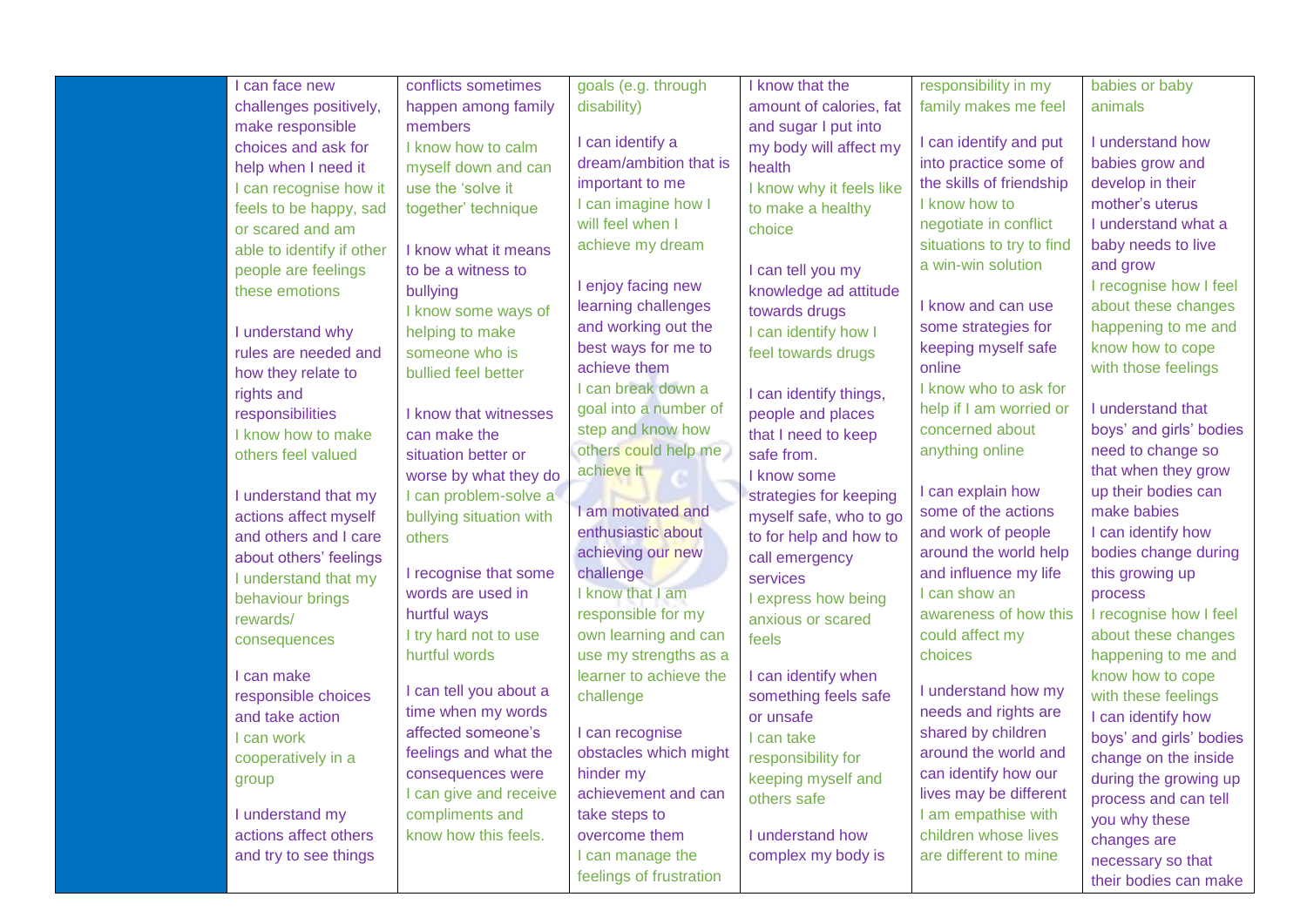|        | from their points of<br>view<br>I am choosing to<br>follow the learning<br>charter.                                                                                                       |                                                                                                                                                                                     | that may arise when<br>obstacles occur<br>I can evaluate y own<br>learning process ad<br>identify how it can be<br>better next time<br>I am confident in<br>sharing my success<br>with others and can<br>store my feelings in<br>my internal treasure<br>chest.<br>FNT 1826 | and how important it<br>is to take care of it<br>I respect my body and<br>appreciate what it<br>does for me.                                                                                    | and appreciate what I<br>may learn from them<br>I know how to express<br>my appreciation to my<br>friends and family<br>I enjoy being part of a<br>family and friendship<br>groups. | babies when they<br>grow up<br>I recognise how I feel<br>about these changes<br>happening to me and<br>know how to cope<br>with these feelings<br>I can start to<br>recognise<br>stereotypical ideas I<br>might have about<br>parenting and family<br>roles<br>I can express how I<br>feel when my ideas<br>are challenged and<br>might be willing to<br>change my ideas<br>sometimes<br>I can identify what I<br>am looking forward to<br>when I move to my<br>next class<br>I can start to think<br>about changes I will<br>make next year and<br>know how to go about<br>this. |
|--------|-------------------------------------------------------------------------------------------------------------------------------------------------------------------------------------------|-------------------------------------------------------------------------------------------------------------------------------------------------------------------------------------|-----------------------------------------------------------------------------------------------------------------------------------------------------------------------------------------------------------------------------------------------------------------------------|-------------------------------------------------------------------------------------------------------------------------------------------------------------------------------------------------|-------------------------------------------------------------------------------------------------------------------------------------------------------------------------------------|-----------------------------------------------------------------------------------------------------------------------------------------------------------------------------------------------------------------------------------------------------------------------------------------------------------------------------------------------------------------------------------------------------------------------------------------------------------------------------------------------------------------------------------------------------------------------------------|
| Year 4 | I know my attitudes<br>and actions make a<br>difference to the class<br>team<br>I know how good it<br>feels to be included in<br>a group and<br>understand how it<br>feels to be excluded | I understand that,<br>sometimes, we make<br>assumptions based<br>on what people look<br>like<br>I try to accept people<br>for who they are<br>I understand what<br>influences me to | I can tell you about<br>some of my hopes<br>and dreams<br>I know how it feels to<br>have hopes and<br>dreams<br>I understand that<br>sometimes hopes and<br>dreams do not come                                                                                              | I recognise how<br>different friendship<br>groups are formed,<br>how I fit into them and<br>the friends I value the<br>most<br>I can identify the<br>feelings I have about<br>my friends and my | can recognise<br>situations which can<br>cause jealousy in<br>relationships<br>I can identify feelings<br>associated with<br>jealousy and suggest<br>strategies to problem-         | I understand that<br>some of my personal<br>characteristics have<br>come from my birth<br>parents and that this<br>happens because I<br>am made from the<br>joining of their egg<br>and sperm                                                                                                                                                                                                                                                                                                                                                                                     |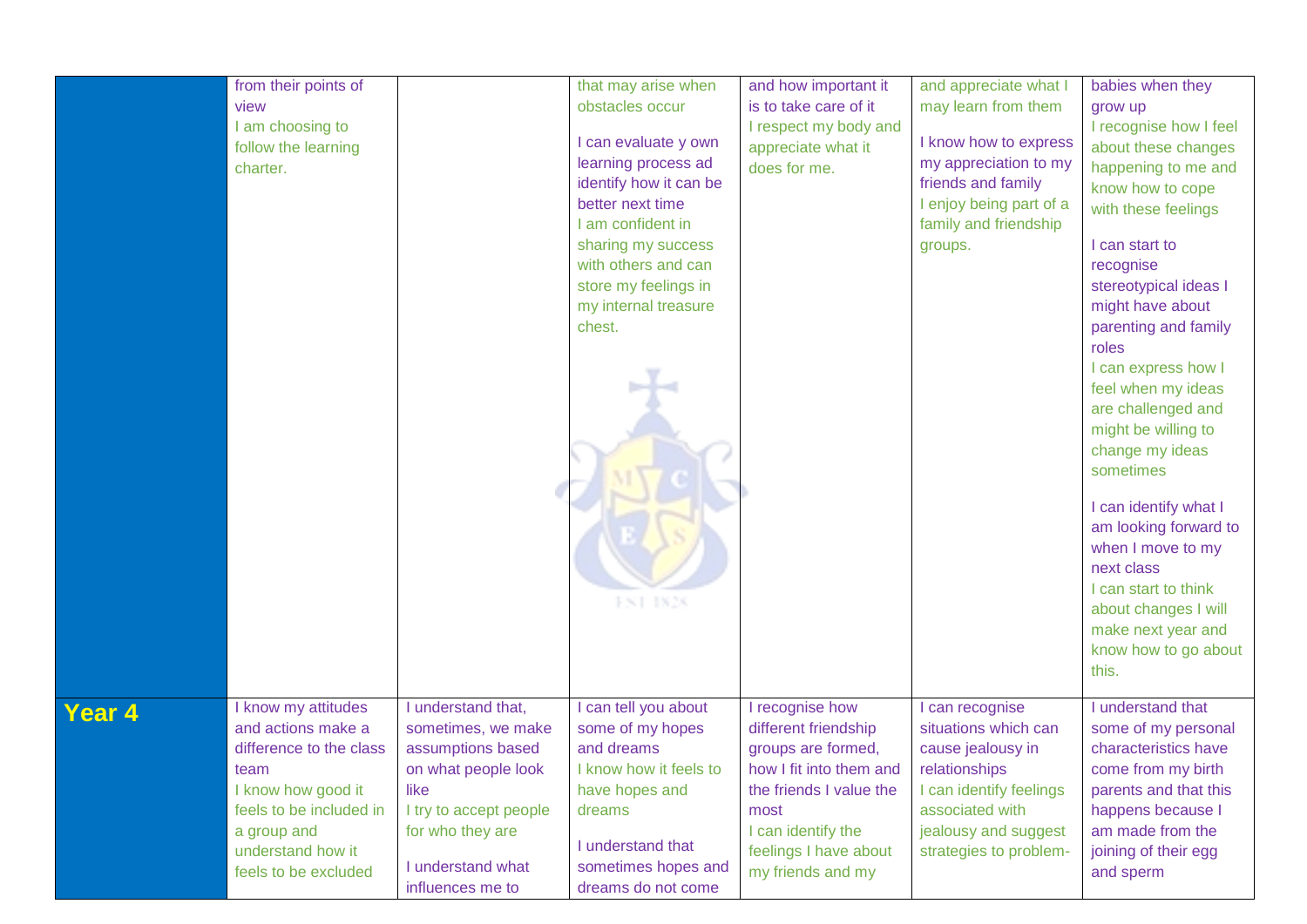| I understand who is in            | make assumptions        | true and that this can  | different friendship    | solve when this         | I appreciate that I am    |
|-----------------------------------|-------------------------|-------------------------|-------------------------|-------------------------|---------------------------|
| my school community,              | based on how people     | hurt                    | groups                  | happens                 | a truly unique human      |
| the roles they play               | look                    | I know how              |                         |                         | being                     |
| and how I fit in                  | I can question why I    | disappointment feels    | I understand there are  | can identify            |                           |
| I can take on a role in           | think what I do about   | and can identify when   | people who take on      | someone I love and      | I can correctly label     |
| a group and                       | other people            | I have felt that way    | the roles of leaders or | can express why they    | the internal and          |
| contribute to the                 |                         |                         | followers in a group,   | are special to me       | external parts of male    |
| overall outcome                   | I know that sometimes   | I know that reflecting  | and I know the role I   | I know how most         | and female bodies         |
|                                   | bullying is hard to     | on positive and happy   | take on in different    | people feel when they   | that are necessary for    |
| I understand how                  | spot and I know what    | experiences can help    | situations              | lose someone or         | making a baby             |
| democracy works                   | to do if I think it is  | me counteract           | I am aware of how       | something they love     | I understand that         |
| through the School                | going on but I'm not    | disappointment          | different people and    |                         | having a baby is a        |
| Council                           | sure                    | I know what it means    | groups impact on me     | I can tell you about    | personal choice and       |
| I recognise my                    | I know how it might     | to be resilient and to  | and can recognise the   | someone I know that I   | can express how I feel    |
| contribution to making            | feel to be a witness to | have a positive         | people I most want to   | no longer see           | about having children     |
| a Learning Charter or             | and a target of         | attitude                | be friends with         | I understand that we    | when I am an adult        |
| the whole school                  | bullying                |                         |                         | can remember people     |                           |
|                                   |                         | I know how to work      | I understand the facts  | even if we no longer    | I can describe how a      |
| I understand that my              | I can tell you why      | out the steps to take   | about smoking and its   | see them                | girl's body changes in    |
| actions affect myself             | witnesses sometimes     | to achieve a goal, and  | effects on health, and  |                         | order for her to be       |
| and others; I care                | join in with bullying   | can do this             | also some of the        | I can recognise how     | able to have babies       |
| about other people's              | and sometimes don't     | successfully as part of | reasons some people     | friendships change,     | when she is an adult,     |
| feelings and try to               | tell                    | a group                 | start to smoke          | how to make new         | and that menstruation     |
| empathise with them               | I can problem-solve a   | I can enjoy being part  | I can recognise         | friendships and how     | is a natural part of this |
| I understand how                  | bullying situation with | of a group challenge    | negative feelings in    | to manage when I fall   | I have strategies to      |
| rewards and                       | others                  |                         | peer pressure           | out with my friends     | help me cope with         |
|                                   |                         | I know how to work      | situations and know     | I know how to stand     | physical and              |
| consequences<br>motivate people's | I can identify what is  | out the steps to take   | how to act assertively  | up for myself and how   | emotional changes I       |
| behaviour                         | special about me and    | to achieve a goal, and  | to resist pressure from | to negotiate and        | will experience during    |
|                                   | value the ways in       | can do this             | myself and others       | compromise              | puberty                   |
| I understand how                  | which I am unique       | successfully as part of |                         |                         |                           |
| groups come together              | I like and respect the  | a group                 | I understand the facts  | I understand what       | I know how the circle     |
| to make decisions                 | unique features of my   | I can enjoy being part  | about alcohol and its   | having a                | of change works and       |
| I can take on a role in           | physical appearance     | of a group challenge    | effects on health,      | boyfriend/girlfriend    | can apply it to           |
| a group and                       |                         |                         | particularly the liver, | might mean and that it  | changes I want to         |
| contribute to the                 | I can tell you a time   | I can identify the      | and also some of the    | is a special            | make in my life           |
| overall outcome                   | when my first           | contributions made by   | reasons some people     | relationship for when I | I am confident enough     |
|                                   | impression of           | myself and others to    | drink alcohol           | am older                |                           |
| I understand how                  | someone changed         | the group's             |                         | I understand that       | to try to make            |
| democracy and                     |                         | achievement             |                         | boyfriend/girlfriend    |                           |
|                                   |                         |                         |                         |                         |                           |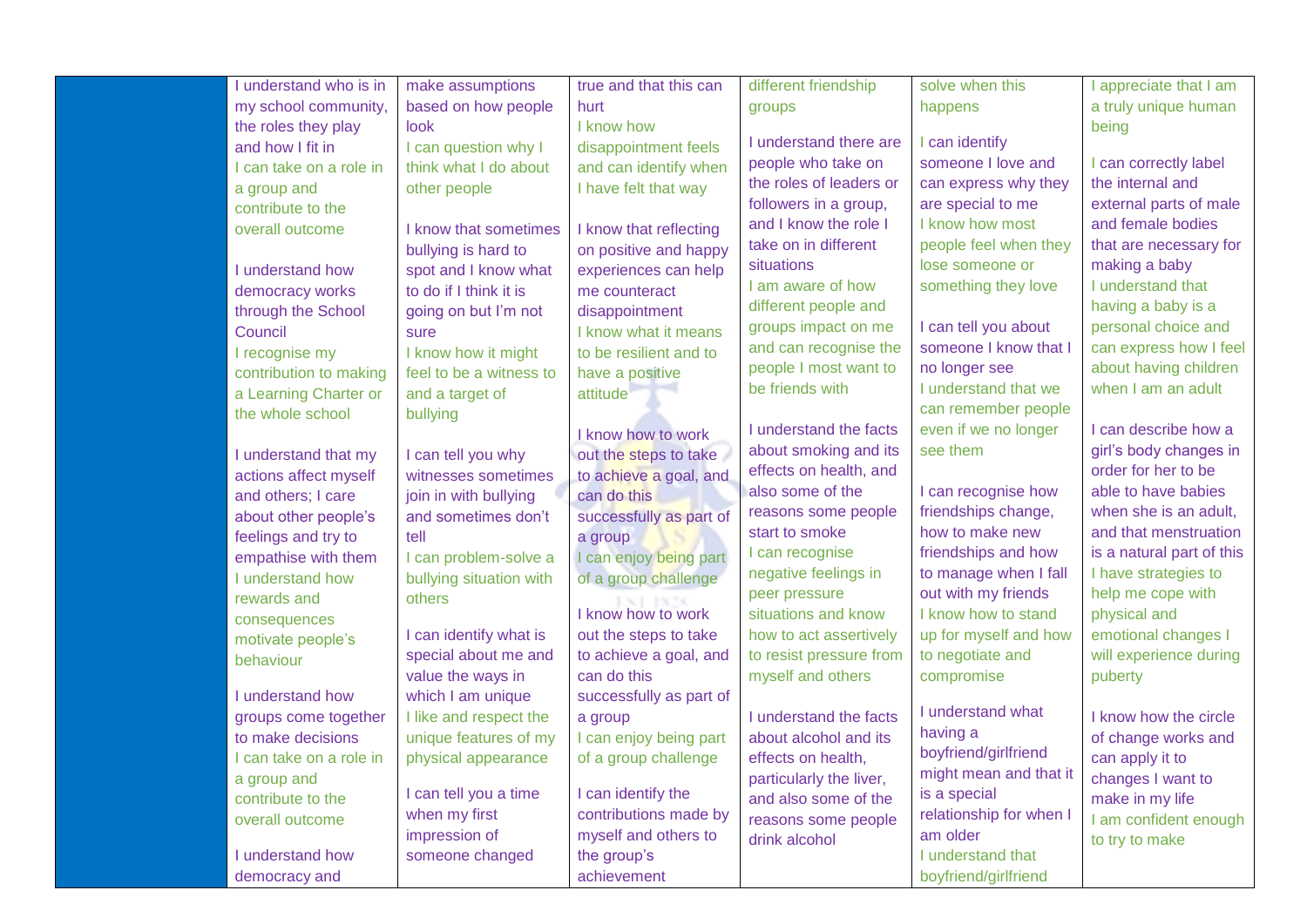|        | having a voice<br>benefits the school<br>community<br>I understand why our<br>school community<br>benefits from a<br>Learning Charter and<br>can help others follow<br>it.                                                                                              | when I got to know<br>them<br>I can explain why it is<br>good to accept people<br>for who they are.                                                                                                                     | I know how to share in<br>the success of a<br>group and how to<br>store this success<br>experience in my<br>internal treasure<br>chest.                                                                                                                          | I can recognise when<br>people are putting me<br>under pressure and<br>can explain ways to<br>resist this when I want<br>I can identify feelings<br>of anxiety and fear<br>associated with peer<br>pressure<br>I know myself well<br>enough to have a<br>clear picture of what I<br>believe is right and<br>wrong<br>I can tap into my inner<br>strengths and know<br>how to be assertive. | relationships are<br>personal and special,<br>and there is no need<br>to feel pressurised<br>into have a<br>boyfriend/girlfriend<br>I know how to show<br>love and appreciation<br>to the people and<br>animals who are<br>special to me<br>I can love and be<br>loved.                     | changes when I think<br>they will benefit me<br>I can identify changes<br>that have been and<br>may continue to be<br>outside of my control<br>that I have learnt to<br>accept<br>I can express my<br>fears and concerns<br>about changes that<br>are outside of my<br>control and know how<br>to manage these<br>feelings positively<br>I can identify what I<br>am looking forward to<br>when I move to a new<br>class<br>I can reflect on the<br>changes I would like<br>to make next year and<br>can describe how to<br>go about this. |
|--------|-------------------------------------------------------------------------------------------------------------------------------------------------------------------------------------------------------------------------------------------------------------------------|-------------------------------------------------------------------------------------------------------------------------------------------------------------------------------------------------------------------------|------------------------------------------------------------------------------------------------------------------------------------------------------------------------------------------------------------------------------------------------------------------|--------------------------------------------------------------------------------------------------------------------------------------------------------------------------------------------------------------------------------------------------------------------------------------------------------------------------------------------------------------------------------------------|---------------------------------------------------------------------------------------------------------------------------------------------------------------------------------------------------------------------------------------------------------------------------------------------|--------------------------------------------------------------------------------------------------------------------------------------------------------------------------------------------------------------------------------------------------------------------------------------------------------------------------------------------------------------------------------------------------------------------------------------------------------------------------------------------------------------------------------------------|
| Year 5 | I can face new<br>challenges positively<br>and know how to set<br>personal goals<br>I know what I value<br>most about my school<br>and can identify my<br>hopes for this school<br>year<br>I understand my rights<br>and responsibilities as<br>a citizen of my country | I understand that<br>cultural differences<br>sometimes cause<br>conflict<br>I am aware of my own<br>culture<br>I understand what<br>racism is<br>I am aware of my<br>attitude towards<br>people from different<br>races | I understand that I will<br>need money to help<br>me achieve some of<br>my dreams<br>I can identify what I<br>would like my life to<br>be like when I am<br>grown up<br>I know about a range<br>of jobs carried out by<br>people I know and<br>have explored how | I know the health risks<br>of smoking and can<br>tell you how tobacco<br>affects the lungs, liver<br>and heart<br>I can make an<br>informed decision<br>about whether or not I<br>chose to smoke and<br>know how to resist<br>pressure<br>I know some of the<br>risks with misusing                                                                                                        | I have an accurate<br>picture of who I am as<br>a person in terms of<br>my characteristics and<br>personal qualities<br>I know how to keep<br>building my own self-<br>esteem<br>I understand that<br>belonging to an online<br>community can have<br>positive and negative<br>consequences | I am aware of my own<br>self-image and how<br>my body image fits<br>into that<br>I know how to develop<br>my own self esteem<br>I can explain how a<br>girl's body changes<br>during puberty and<br>understand the<br>importance of looking<br>after yourself                                                                                                                                                                                                                                                                              |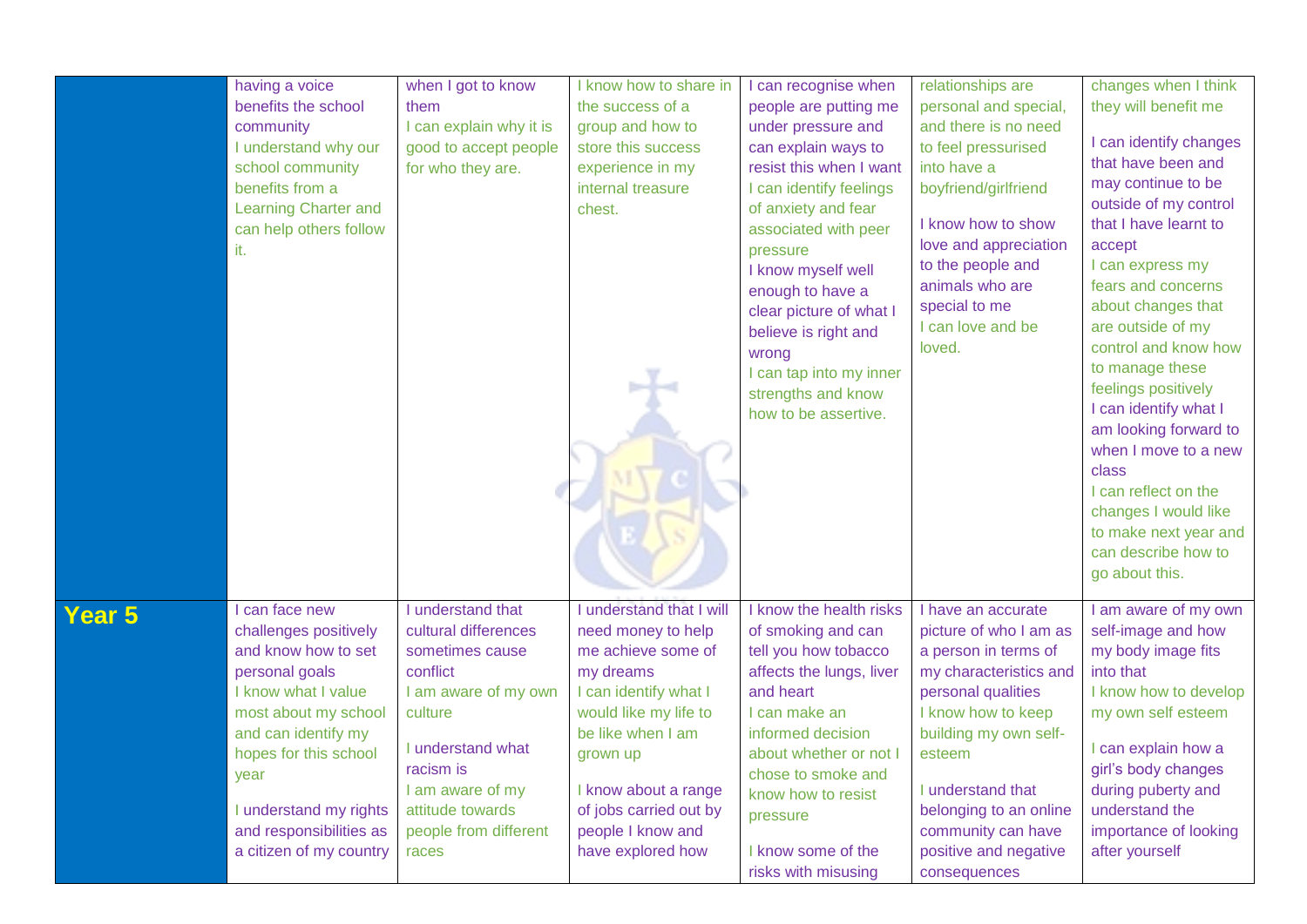| can empathise with          | I understand how       | much people earn in    | alcohol, including anti- | can recognise when      | physically and          |
|-----------------------------|------------------------|------------------------|--------------------------|-------------------------|-------------------------|
| people in this country      | rumour-spreading and   | different jobs         | social behaviour, and    | an online community     | emotionally             |
| whose lives are             | name-calling can be    | I appreciate the       | how it affects the liver | feels unsafe or         | I understand that       |
| different to my own         | bullying behaviours    | contributions made     | and heart                | uncomfortable           | puberty is a natural    |
|                             | I can tell you a range | my people in different | I can make an            |                         | process that happens    |
| I understand my rights      | of strategies for      | jobs                   | informed decision        | I understand there are  | to everybody and that   |
| and responsibilities as     | managing my feelings   |                        | about whether or not I   | rights and              | it will be OK for me    |
| a citizen of my country     | in bullying situations | I can identify a job I | choose to drink          | responsibilities in an  |                         |
| and as a member of          | and for problem-       | would like to do when  | alcohol and know how     | online community or     | I can describe how      |
| my school                   | solving when I'm part  | I grow up and          | to resist pressure       | social network          | boys' and girls' bodies |
|                             | of one                 | understand what        |                          | I can recognise when    | change during           |
| I can make choices          |                        | motivates me and       | I know and can put       | an online community     | puberty                 |
| about my own                | I can explain the      | what I need to do to   | into practise basic      | is helpful or unhelpful | I can express how I     |
| behaviour because I         | difference between     | achieve it             | emergency aid            | to me                   | feel about the          |
| understand how              | direct and indirect    | I appreciate the       | procedures and know      |                         | changes that will       |
| rewards and                 | types of bulling       | opportunities that     | how to get help in       | I know there are rights | happen to me during     |
| consequences feel           | I know some ways to    | learning and           | emergency situations     | and responsibilities    | puberty                 |
| I understand that my        | encourage children     | education are giving   | I know how to keep       | when playing a game     |                         |
| actions affect me and       | who use bullying       | me and understand      | myself calm in           | online                  | I understand that       |
| others                      | behaviours to make     | how this will help me  | emergencies              | I can recognise when    | sexual intercourse      |
|                             | other choices and      | to build my future     |                          | an online game is       | can lead to             |
| I understand how an         | know how to support    |                        | I understand how the     | becoming unhelpful or   | conception and that is  |
| individual's behaviour      | children who are       | I can describe the     | media, social media      | unsafe                  | how babies are          |
| can impact on a group       | being bullied          | dreams and goals of    | and celebrity culture    |                         | usually made            |
| I can contribute to the     |                        | young people in a      | promotes certain body    | I can recognise when    | I also understand that  |
| group and understand        | I can compare my life  | culture different to   | types                    | I am spending too       | sometimes people        |
| how we can function         | with people in the     | mine                   | I can reflect on my      | much time using         | need IVF to help them   |
| best as a whole             | developing world       | I can reflect on how   | own body image and       | devices (screen time)   | have a baby             |
|                             | I can appreciate the   | these relate to my     | know how important it    | I can identify things I | I appreciate how        |
| I understand how            | value of happiness     | own                    | is that this is positive | can do to reduce        | amazing it is that      |
| democracy and               | regardless of material |                        | and I accept and         | screen time, so my      | human bodies can        |
| having a voice              | wealth                 | I can understand that  | respect myself for       | healthy isn't affected  | reproduce in these      |
| benefits the school         |                        | communicating with     | who I am                 |                         | ways                    |
| community and know          | can understand a       | someone in a different |                          | I can explain how to    |                         |
| how to participate in       | different culture from | culture means we can   | I can describe the       | stay safe when using    | I can identify what I   |
| this                        | my own                 | learn from each other  | different roles food     | technology to           | am looking forward to   |
| I understand why our        | I respect my own and   | and I can identify a   | can play in people's     | communicate with my     | about becoming a        |
| school community            | other people's         | range of ways that we  | lives and can explain    | friends                 | teenager and            |
| benefits from a             | cultures.              | could support each     | how people can           | I can recognise and     | understand this brings  |
| <b>Learning Charter and</b> |                        | other                  | develop eating           | resist pressures to     |                         |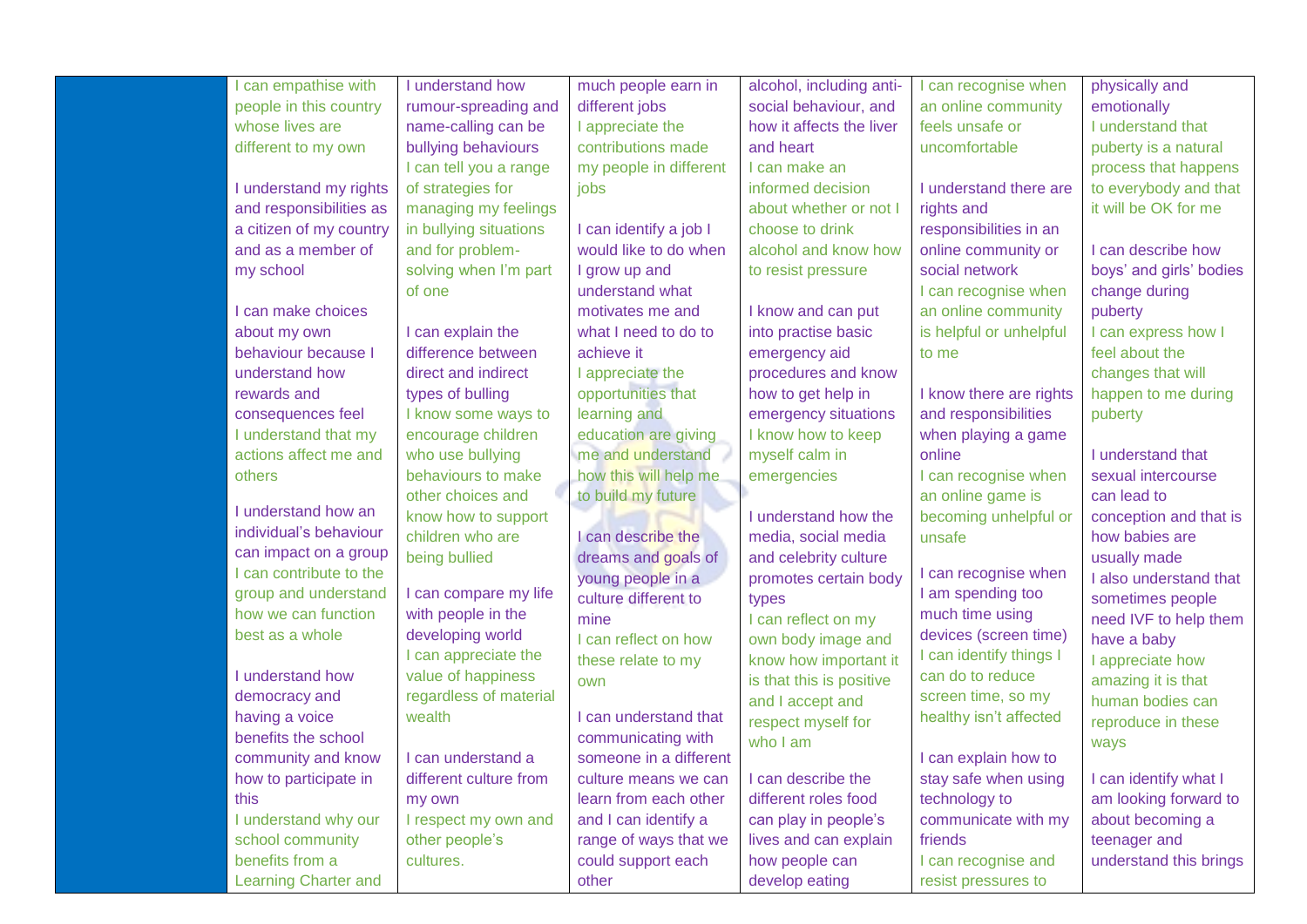|                   | can help others to       |                        | appreciate the          | problems relating to   | use technology in                        | growing                 |
|-------------------|--------------------------|------------------------|-------------------------|------------------------|------------------------------------------|-------------------------|
|                   | follow it.               |                        | similarities and        | body image pressures   | ways that may be                         | responsibilities        |
|                   |                          |                        | differences in          | I respect and value    | risky or may cause                       | I am confident that I   |
|                   |                          |                        | aspirations between     | my body                | harm to myself or                        | can cope with the       |
|                   |                          |                        | myself and young        |                        | others.                                  | changes that growing    |
|                   |                          |                        | people in a different   | I know what makes a    |                                          | up will bring           |
|                   |                          |                        | culture                 | healthy lifestyle      |                                          |                         |
|                   |                          |                        |                         | including healthy      |                                          | I can identify what I   |
|                   |                          |                        | I can encourage my      | eating and the         |                                          | am looking forward to   |
|                   |                          |                        | peers to support        | choices I need to      |                                          | when I move to my       |
|                   |                          |                        | young people here       | make to be healthy     |                                          | next class              |
|                   |                          |                        | and abroad to meet      | and happy              |                                          | I can start to think    |
|                   |                          |                        | their aspirations and   | I am motivated to      |                                          | about changes I will    |
|                   |                          |                        | suggest ways we         | keep myself healthy    |                                          | make next year and      |
|                   |                          |                        | might do this           | and happy              |                                          | know how to go about    |
|                   |                          |                        | I understand why I am   |                        |                                          | this                    |
|                   |                          |                        | motivated to make a     |                        |                                          |                         |
|                   |                          |                        | positive contribution   |                        |                                          |                         |
|                   |                          |                        | to supporting others.   |                        |                                          |                         |
|                   |                          |                        |                         |                        |                                          |                         |
|                   |                          |                        |                         |                        |                                          |                         |
|                   | I can identify my goals  | I understand there are | I know my learning      | I can take             | I know that is it                        | I am aware of my own    |
| Year <sub>6</sub> | for this year,           | different perceptions  | strengths and can set   | responsibility for my  | important to take care                   | self-image and how      |
|                   | understand my fears      | about what normal      | challenging but         | health and make        | of my mental health                      | my body image fits      |
|                   | and worries about the    | means                  | realistic goals for     | choices that benefit   | I understand that                        | into that               |
|                   | future and know how      | I can empathise with   | myself                  | my health and well-    | people can get                           | I know how to develop   |
|                   | to express them          | people who are         | I understand why it is  | being.                 | problems with their                      | my own self esteem      |
|                   | I feel welcome and       | different              | important to stretch    | I am motivated to care | mental health and that                   |                         |
|                   | valued and know how      |                        | the boundaries of my    | for my physical and    | it is nothing to be                      | can explain how         |
|                   | to make others feel      | I understand how       | current learning        | emotional health       | ashamed of                               | girls' and boys' bodies |
|                   | the same                 | being different could  |                         |                        |                                          | change during           |
|                   |                          | affect someone's life  | I can work out the      | I know about different | I know how to take                       | puberty and             |
|                   | I know that there are    | I am aware of my       | learning steps I need   | types of drugs and     | care of my mental                        | understand the          |
|                   | universal rights for all | attitude towards       | to take to reach my     | their uses and their   | health                                   | importance of looking   |
|                   | children but for many    | people who are         | goal and understand     | effects on the body    | I can help myself and                    | after yourselves        |
|                   | children these rights    | different              | how to motivate         | particularly the live  | others when worried                      | physically and          |
|                   | are not met              |                        | myself to work on       | and heart              | about a mental health                    | emotionally             |
|                   | I understand my own      | I can explain some of  | these                   | I am motivated to find | problem                                  | I can express how I     |
|                   | wants and needs and      | the ways in which one  | I can set success       | wats to be happy and   |                                          | feel about the          |
|                   | can compare these        | person or a group can  | criteria so that I will | cope with life's       | I understand that<br>there are different | changes that will       |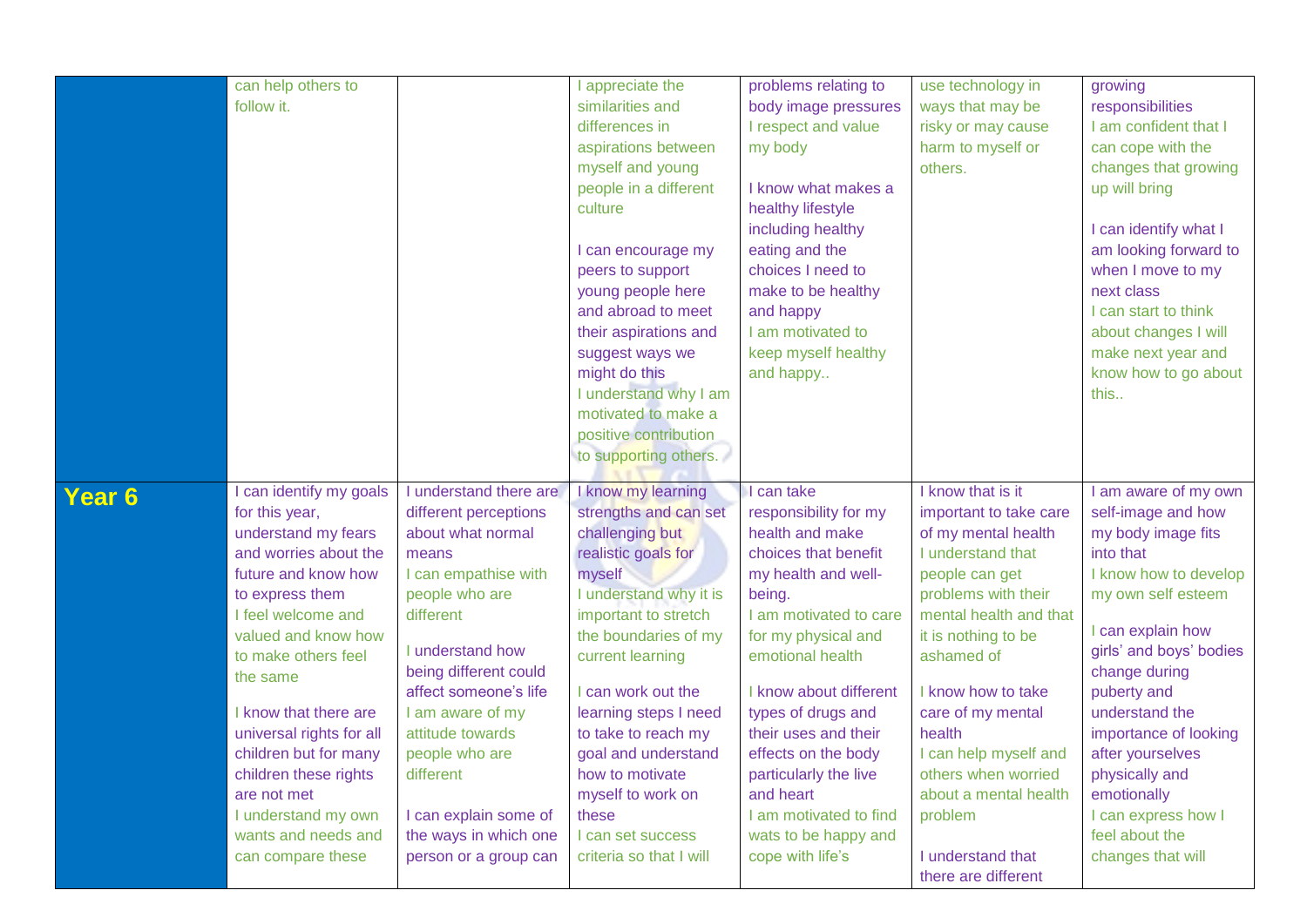| with children in        | have power over         | know whether I have     | situations without      | stages of grief and      | happen to me during      |
|-------------------------|-------------------------|-------------------------|-------------------------|--------------------------|--------------------------|
| different communities   | another                 | reached my goal         | using drugs             | that there are different | puberty                  |
|                         | I know how it can feel  |                         |                         | types of loss that       | I can describe how a     |
| I understand that my    | to be excluded or       | I can identify          | I understand that       | cause people to          | baby develops from       |
| actions affect other    | treated badly by being  | problems in the world   | some people can be      | grieve                   | conception through       |
| people locally and      | different in some way   | that concern me and     | exploited and made to   | I can recognise when     | the nine months of       |
| globally                |                         | talk to other people    | do things that are      | I am feeling those       | pregnancy, and how it    |
|                         | I know some of the      | about them              | against the law         | emotions and have        | is born                  |
| I can make choices      | reasons why people      | I recognise the         | I can suggest ways      | strategies to manage     | I can recognise how I    |
| about my own            | use bullying            | emotions I experience   | that someone who is     | them                     | feel when I reflect on   |
| behaviour because I     | behaviours              | when I consider         | being exploited can     |                          | the development and      |
| understand how          | I can tell you a range  | people in the world     | help themselves         | I can recognise when     | birth of a baby          |
| rewards and             | of strategies for       | who are suffering or    |                         | people are trying to     |                          |
| consequences feel       | managing my feelings    | living in difficult     | I know why some         | gain power or control    | I understand how         |
| and I understand how    | in bullying situations  | situations              | people join gangs and   | I can demonstrate        | being physically         |
| these relate to my      | and for problem-        |                         | the risks this involves | ways I could stand up    | attracted to someone     |
| rights and              | solving when I'm part   | I can work with other   | I can suggest           | for myself and my        | changes the nature of    |
| responsibilities        | of one                  | people to help make     | strategies someone      | friends in situations    | the relationship and     |
| I understand that my    |                         | the world a better      | could use to avoid      | where others are         | what that might mean     |
| actions affect myself   | I can give examples of  | place                   | being pressurised       | trying to gain power or  | about having a           |
| and others; I care      | people with             | I can empathise with    |                         | control                  | girlfriend/boyfriend     |
| about other people's    | disabilities who lead   | people who are          | I understand what it    |                          | I understand that        |
| feelings and try to     | amazing lives           | suffering or who are    | means to be             | I can judge whether      | respect for one          |
| empathise with them     | I appreciate people     | living in difficult     | emotionally well and    | something online is      | another is essential in  |
|                         | for who they are        | situations              | can explore people's    | safe and helpful for     | a boyfriend/ girlfriends |
| I understand how an     |                         |                         | attitudes towards       | me                       | relationship, and that I |
| individual's behaviour  | I can explain ways in   | I can describe some     | mental health/ illness  | I can resist pressure    | should not feel          |
| can impact on a group   | which difference can    | ways in which I can     | I know how to help      | to do something          | pressured into doing     |
| I can contribute to the | be a source of conflict | work with other         | myself feel             | online that might hurt   | something I don't        |
| group and understand    | and a cause for         | people to help make     | emotionally healthy     | myself or others         | want to                  |
| how we can function     | celebration             | the world a better      | and can recognise       |                          |                          |
| best as a whole         | I can show empathy      | place                   | when I need help with   | I can use technology     | I am aware of the        |
|                         | with people in either   | I can identify why I am | this                    | positively and safely    | importance of a          |
| I understand how        | situation.              | motivated to do this    |                         | to communicate with      | positive self-esteem     |
| democracy and           |                         |                         | I can recognise stress  | my friends and family    | and what I can do to     |
| having a voice          |                         | I know what some        | and the triggers that   | I can take               | develop it               |
| benefits the school     |                         | people in my class      | cause this and I        | responsibility for my    | I can express how I      |
| community               |                         | like or admire about    | understand how          | own safety and well-     | feel about my self-      |
| I understand why our    |                         | me and can accept       | stress can cause        | being.                   | image and know how       |
| school community        |                         | their praise            |                         |                          |                          |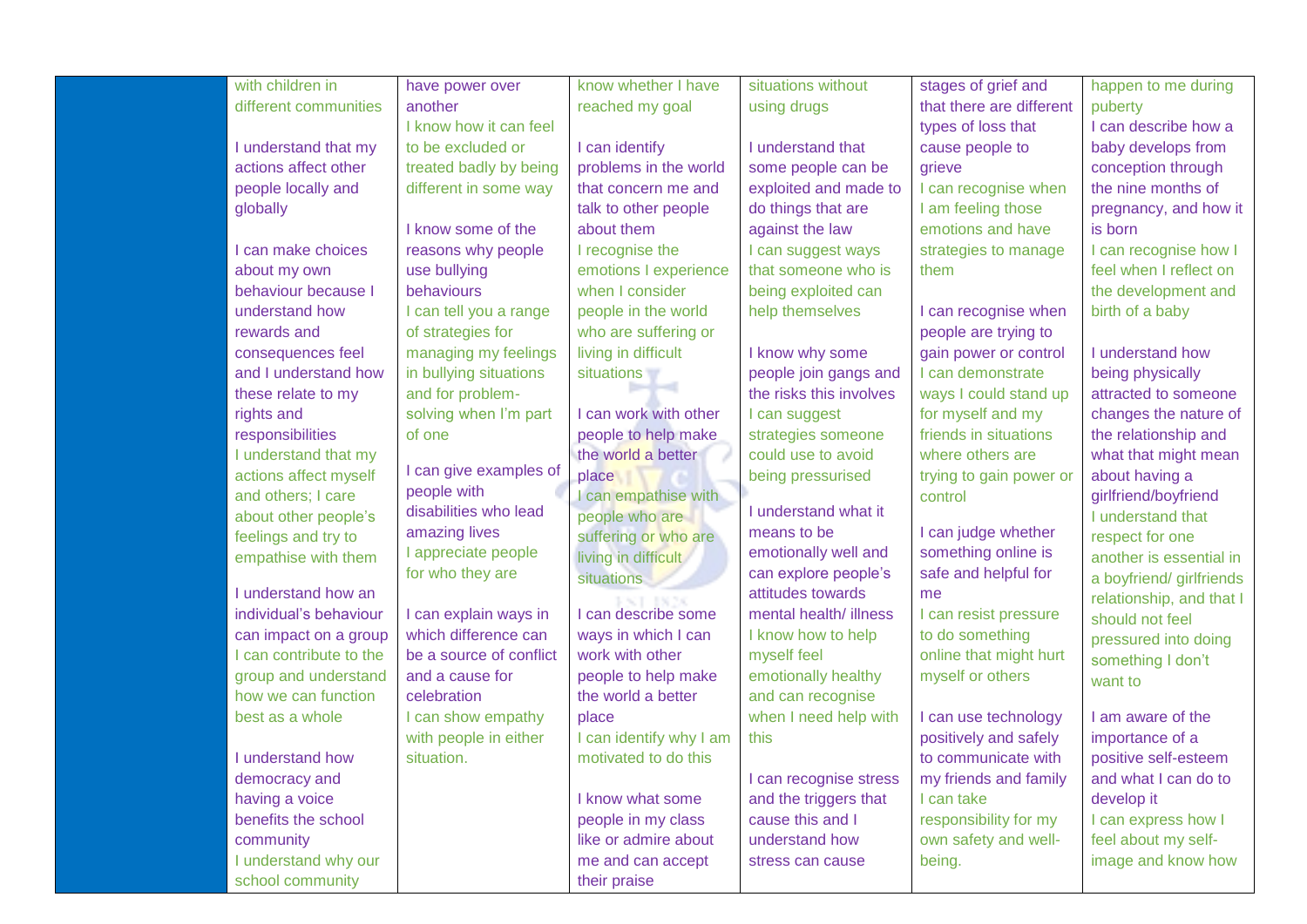| benefits from a             | I can give praise and | drugs and alcohol    | to challenge negative   |
|-----------------------------|-----------------------|----------------------|-------------------------|
| <b>Learning Charter and</b> | compliments to other  | misuse               | 'body-talk'             |
| how I can help others       | people when I         | I can use different  |                         |
| to follow it by             | recognise their       | strategies to manage | can identify what I     |
| modelling it myself.        | contributions and     | stress and pressure. | am looking forward to   |
|                             | achievements.         |                      | and what worries me     |
|                             |                       |                      | about the transition to |
|                             |                       |                      | secondary school/ or    |
|                             |                       |                      | moving to my next       |
|                             |                       |                      | class                   |
|                             |                       |                      | I know how to prepare   |
|                             |                       |                      | myself emotionally for  |
|                             |                       |                      | the changes next        |
|                             |                       |                      | year                    |
|                             |                       |                      |                         |

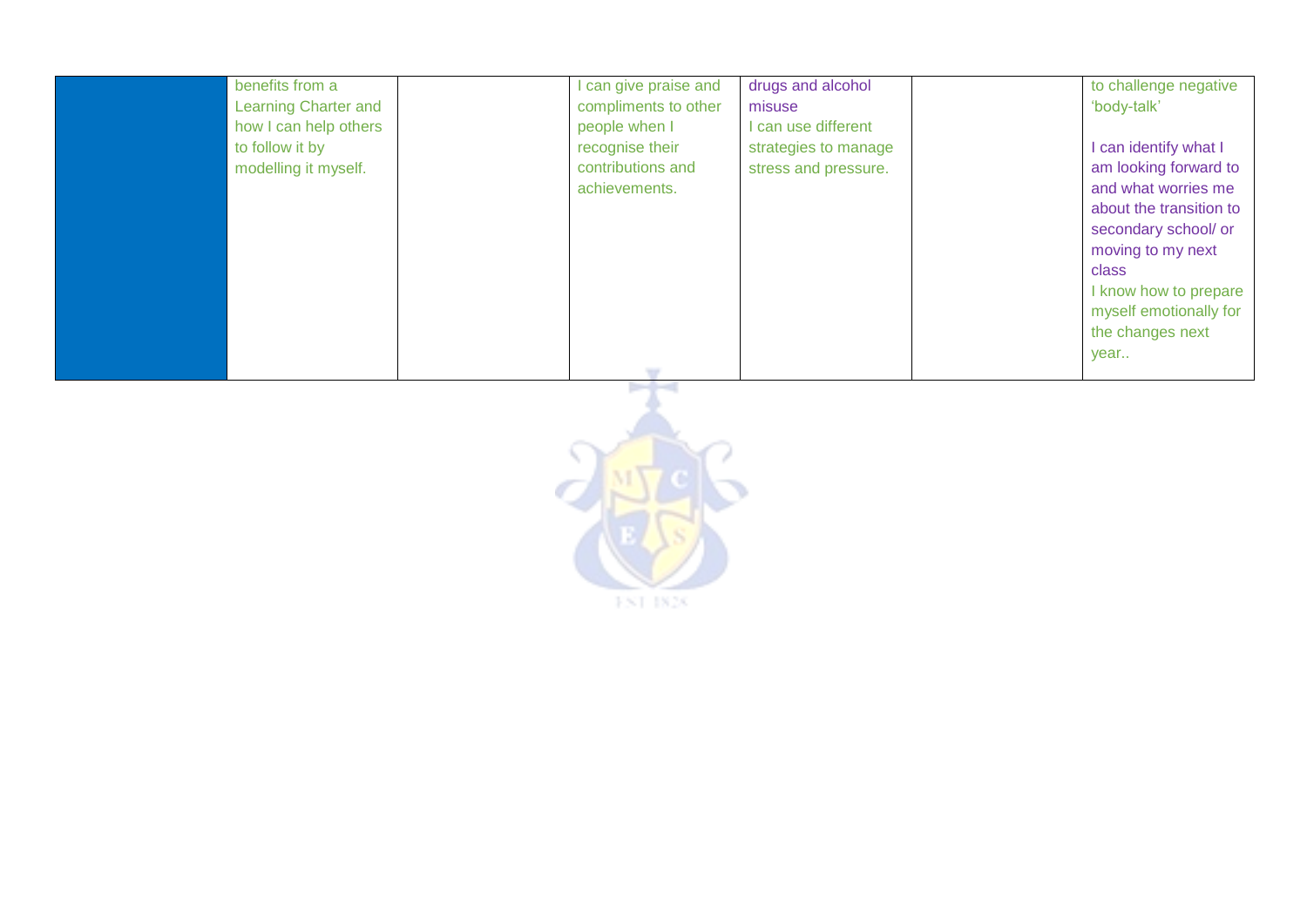| <b>PSHE</b><br>Subject Specific Vocabulary Children should be explicitly taught to confidently understand and use |                  |                                                                                                                                                                                                |                                                                                                                                                       |                                                                                                                                                                           |                                                                                                                                                                                                                             |                                                                                                                                                                                                                                                                    |                                                                                                                                                                                              |  |
|-------------------------------------------------------------------------------------------------------------------|------------------|------------------------------------------------------------------------------------------------------------------------------------------------------------------------------------------------|-------------------------------------------------------------------------------------------------------------------------------------------------------|---------------------------------------------------------------------------------------------------------------------------------------------------------------------------|-----------------------------------------------------------------------------------------------------------------------------------------------------------------------------------------------------------------------------|--------------------------------------------------------------------------------------------------------------------------------------------------------------------------------------------------------------------------------------------------------------------|----------------------------------------------------------------------------------------------------------------------------------------------------------------------------------------------|--|
|                                                                                                                   |                  | <b>Autumn 1</b>                                                                                                                                                                                | <b>Autumn 2</b>                                                                                                                                       | <b>Spring 1</b>                                                                                                                                                           | <b>Spring 2</b>                                                                                                                                                                                                             | <b>Summer 1</b>                                                                                                                                                                                                                                                    | <b>Summer 2</b>                                                                                                                                                                              |  |
| EYFS                                                                                                              | <b>Reception</b> | A range of words<br>to describe<br>feelings (e.g.<br>happy, sad, angry,<br>excited and<br>worried), kind<br>hands, kind feet,<br>kind words, safe,<br>special, rights and<br>responsibilities. | A range of nouns<br>for family<br>members.<br>bungalow, house,<br>flat, caravan, tent,<br>same, different<br>and unique.                              | Challenge, goals,<br>obstacle, never<br>giving up,<br>perseverance,<br>jobs, names of a<br>variety of<br>occupations, help<br>and future.                                 | Exercise, sleep,<br>rest, health,<br>unhealthy, body,<br>names of familiar<br>external body<br>parts and main<br>organs, clean,<br>hands, soap,<br>water, stranger<br>danger, safety,<br>police officer and<br>safe person. | Friends, friendship,<br>bully, bullying, falling<br>out, making up,<br>getting along,<br>working together,<br>team, solving<br>problems, kind and<br>unkind words calm<br>and breathe.                                                                             | Familiar external<br>body parts,<br>healthy,<br>unhealthy, baby,<br>toddler, child,<br>teenager, adult,<br>old, young,<br>change, excited,<br>worried nervous,<br>memories and<br>favourite. |  |
| $\blacktriangledown$<br>Key Stage                                                                                 | Year 1           | Calm, belonging,<br>Learning Charter,<br>rewards, proud,<br>consequences,<br>upset and<br>disappointed.                                                                                        | Similarity/ similar,<br>difference, bullied,<br>bullying behaviour,<br>deliberate, on<br>purpose, unfair,<br>included,<br>celebration and<br>special. | Proud, success,<br>achievement/<br>achieve, learning,<br>stepping stones,<br>process, working<br>together, team<br>work, celebrate,<br>feelings, overcome<br>and success. | Balanced, choices,<br>scientific names of<br>various body parts,<br>toiletry items,<br>hygienic,<br>medicines, trust<br>and the Green<br>Cross Code.                                                                        | Family, belong,<br>different, same,<br>qualities, caring,<br>sharing, kind,<br>greeting, touch,<br>texture, like, dislike,<br>help, helpful,<br>community,<br>confidence, praise,<br>skills, self-belief,<br>proud, relationships,<br>appreciate and<br>celebrate. | Life cycle, grown<br>up, mature, male,<br>female, vagina,<br>penis, testicles,<br>anus, grow,<br>anxious, and<br>coping.                                                                     |  |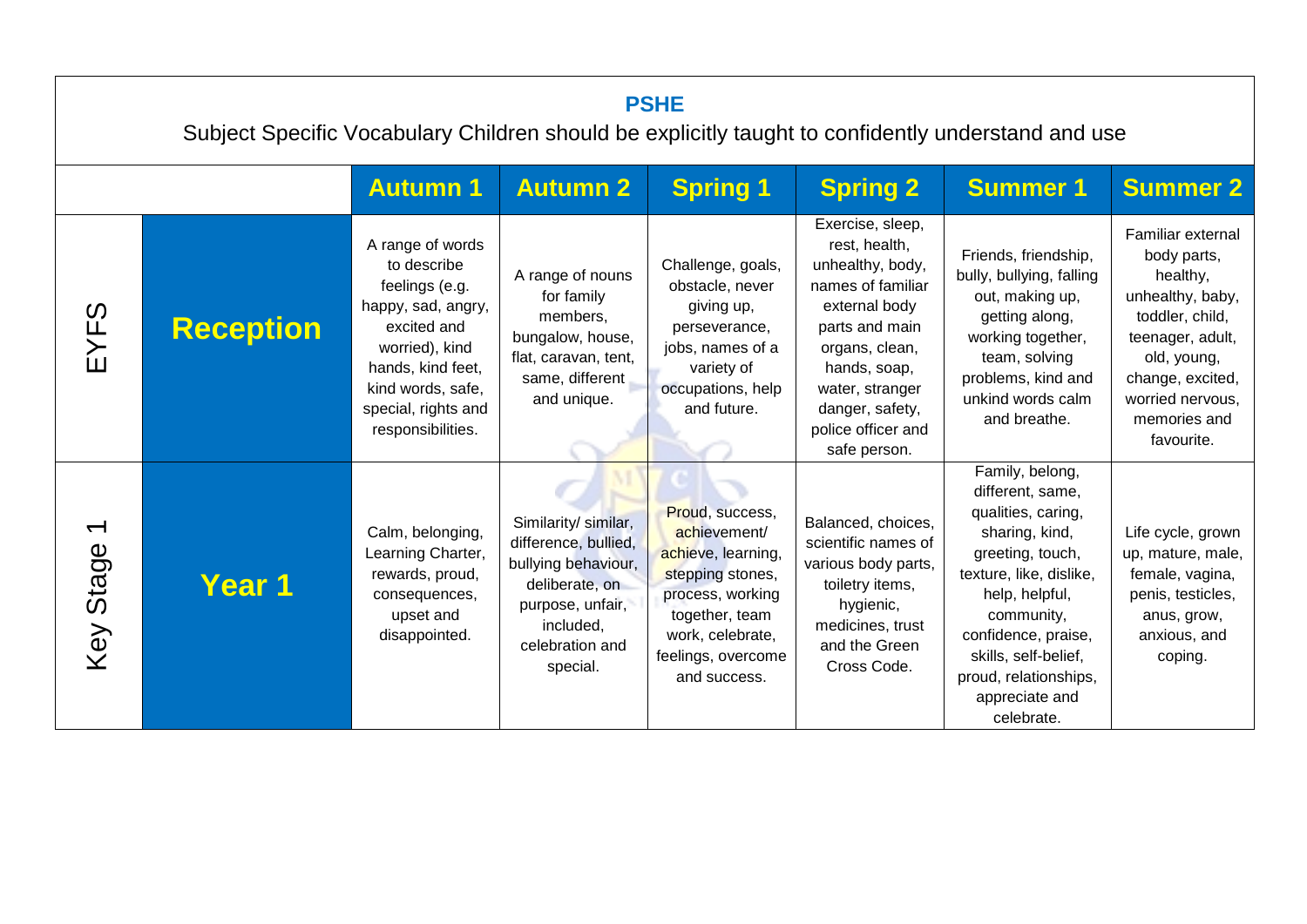|                   | <b>Year 2</b> | Worries, hopes,<br>fears, belonging,<br>actions, praise,<br>negative, positive,<br>cooperate,<br>problem-solving<br>and choices.                                                                                            | Assumptions,<br>stereotypes,<br>lonely, stand up<br>for, male, female,<br>diversity, fairness,<br>kindness and<br>value.                                                                            | Realistic,<br>celebrate,<br>strengths, difficult,<br>easy and problem-<br>solve.                                                                                | Healthy choices,<br>lifestyle,<br>motivation, relax/<br>relaxation, tense,<br>calm, dangerous,<br>portion, proportion,<br>energy, fuel and<br>nutritious.                                                                   | Cooperate, physical<br>contact,<br>communication,<br>acceptable, not<br>acceptable, conflict,<br>point of view,<br>positive, problem<br>solving, good secret,<br>worry secret, trust/<br>trustworthy, honesty,<br>reliability and<br>compliments.                                    | Life cycle, fully<br>grown, respect,<br>appearance,<br>physical,<br>independent,<br>public, private,<br>touch, acceptable<br>and<br>unacceptable.                         |
|-------------------|---------------|-----------------------------------------------------------------------------------------------------------------------------------------------------------------------------------------------------------------------------|-----------------------------------------------------------------------------------------------------------------------------------------------------------------------------------------------------|-----------------------------------------------------------------------------------------------------------------------------------------------------------------|-----------------------------------------------------------------------------------------------------------------------------------------------------------------------------------------------------------------------------|--------------------------------------------------------------------------------------------------------------------------------------------------------------------------------------------------------------------------------------------------------------------------------------|---------------------------------------------------------------------------------------------------------------------------------------------------------------------------|
| $\mathbf{\Omega}$ | <b>Year 3</b> | Valued,<br>achievements,<br>personal goal,<br>acknowledge,<br>affirm, emotions,<br>nightmare,<br>solutions, support,<br>fairness, co-<br>operate, group<br>dynamics, view<br>point and belong.                              | b.<br>Connected,<br>conflict, solve it<br>together, solutions,<br>resolve, witness,<br>bystander, gay,<br>consequences and<br>compliment.                                                           | Obstacles,<br>ambitions, future,<br>aspirations,<br>enterprise, design,<br>cooperation,<br>product, efficient,<br>responsible, self-<br>review and<br>evaluate. | Oxygen, energy/<br>kilojoules, calories,<br>heartbeat, lungs,<br>heart, fitness,<br>sugar, fat,<br>saturated fat,<br>drugs, advice,<br>emergency,<br>ambulance, fire<br>engine, police,<br>coastguard,<br>harmful and risk. | Male, female, unisex,<br>role, respect,<br>stereotype, win-win,<br>safe, unsafe, risky,<br>internet, social<br>media, private<br>messaging (PM),<br>gaming, global,<br>interconnected,<br>communications,<br>inequality,<br>deprivation, United<br>Nations, equality and<br>justice. | Birth, uterus,<br>womb, nutrients,<br>survive, puberty,<br>sperm, ovaries,<br>egg and<br>ovum/ova.                                                                        |
| Lower Key Stage   | Year 4        | Included,<br>excluded,<br>welcome, role, job<br>description, school<br>community,<br>democracy,<br>democratic,<br>decisions, voting,<br>authority,<br>contribution,<br>observer and UN<br>Convention of<br>Rights of Child. | Character,<br>judgement,<br>appearance,<br>accept, influence,<br>opinion, attitude,<br>deliberate, cyber<br>bullying, troll,<br>characteristics,<br>physical features,<br>impression and<br>accept. | Determination,<br>resilience, fears,<br>disappointment,<br>positive<br>experiences,<br>plans, cope, self-<br>belief, motivation<br>and commitment.              | Emotions,<br>friendship groups,<br>value, leader,<br>follower, assertive,<br>smoking, pressure,<br>guilt, advice,<br>alcohol, liver,<br>disease and<br>anxiety.                                                             | Jealousy, loss,<br>strategy, numb,<br>denial, despair,<br>hopelessness, relief,<br>acceptance,<br>depression,<br>memorial, memories,<br>negotiate,<br>compromise, loyalty,<br>betrayal, boyfriend,<br>girlfriend, attraction<br>and appreciation.                                    | Personal, making<br>love, having sex,<br>sexual<br>intercourse.<br>fertilise,<br>conception,<br>menstruation,<br>periods and<br>vocabulary for a<br>range of<br>emotions. |